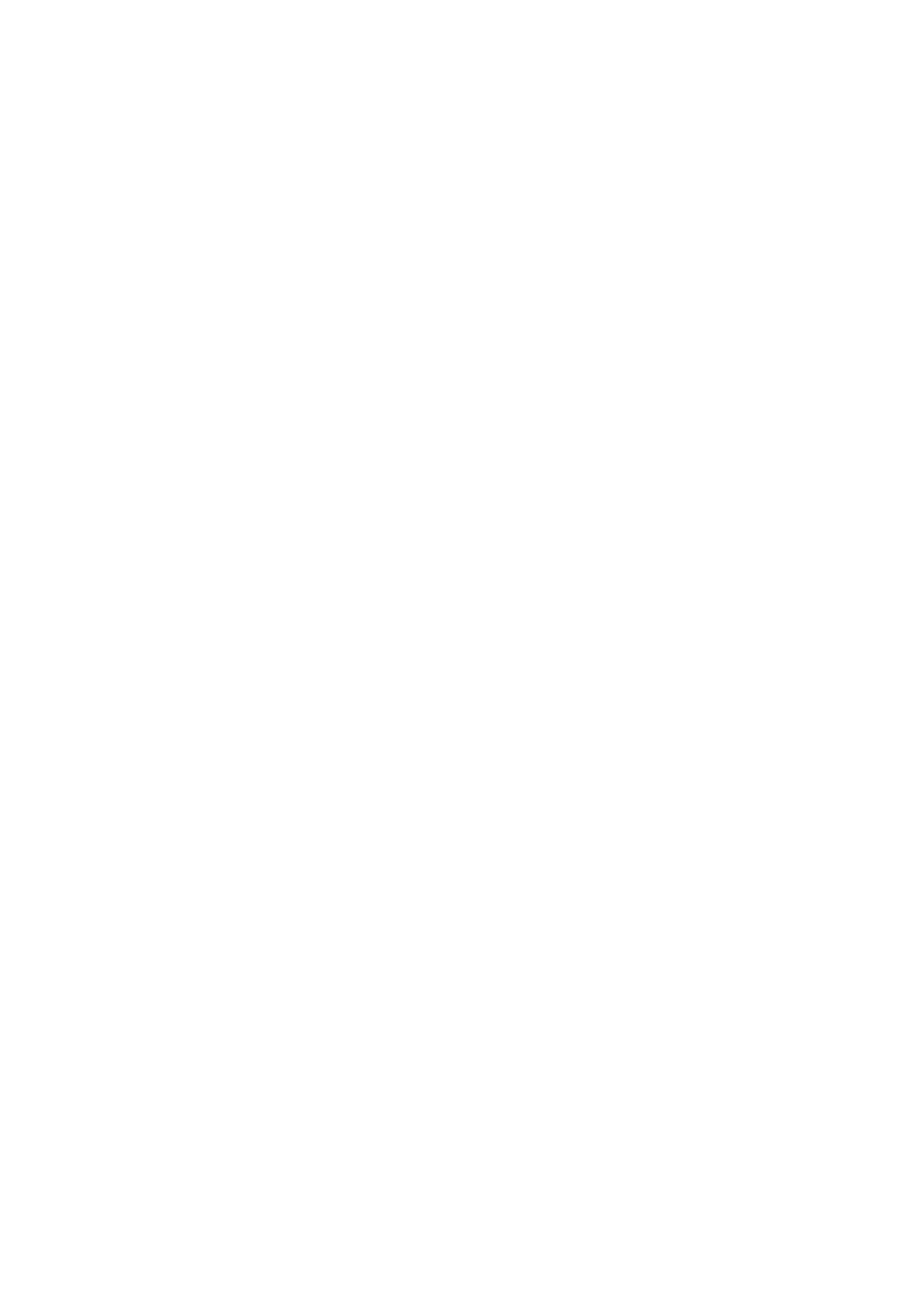

## Summary

| 3.2 Relations with the Public Sector and/or those relating to relationships with relevance to public law  14 |
|--------------------------------------------------------------------------------------------------------------|
|                                                                                                              |
|                                                                                                              |
|                                                                                                              |
|                                                                                                              |
|                                                                                                              |
|                                                                                                              |
|                                                                                                              |
|                                                                                                              |
|                                                                                                              |
|                                                                                                              |
|                                                                                                              |
|                                                                                                              |
|                                                                                                              |
|                                                                                                              |
|                                                                                                              |
|                                                                                                              |
|                                                                                                              |
|                                                                                                              |
|                                                                                                              |
|                                                                                                              |
|                                                                                                              |
|                                                                                                              |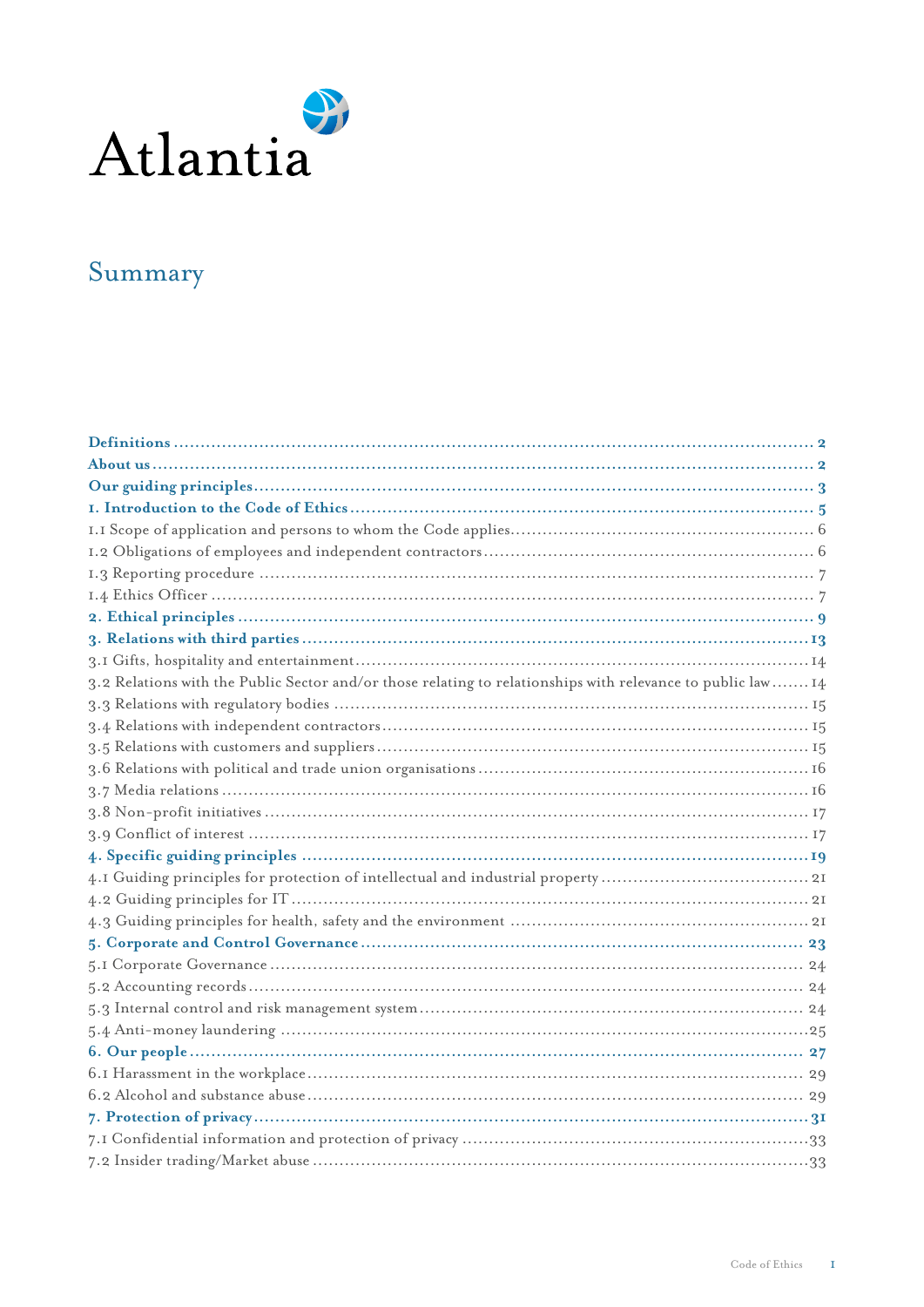### Definitions

### About us

**Company**: Atlantia SpA.

**Group**: Atlantia SpA and its subsidiaries, as defined by art. 2359, paragraphs 1 and 2 of the Italian Civil Code.

**Persons to whom the Code applies**: the members of boards of directors, boards of statutory auditors and supervisory boards, employees of the Group, independent contractors and third parties.

**Independent contractors**: the Group's independent contractors (such as, for example, consultants, representatives, brokers, agents, etc.).

**Third parties to whom the Code applies**: business partners and any party engaging in commercial relations with the Group.

**Ethics Officer**: the sole body within the Group with responsibility for publishing, circulating and overseeing observation of the Code of Ethics. **Public Sector**: the Public Sector, including officials and public servants.

The Atlantia Group operates transport and communications infrastructure and networks throughout Italy and around the world. With 5,000 km of toll motorways in Italy, Brazil, Chile, India and Poland and over 5 million motorway users every day, the Group is one of the leading motorway operators. It is also the world number one in electronic tolling, operating Europe's most widely used motorway tolling system, with over 8 million Telepass devices in circulation. Following the merger with Gemina S.p.A., in 2013 the Group entered the airport sector as the operator of the two international airports (Fiumicino and Ciampino) that constitute the Roman airport system. In 2016, the Group further expanded into the airport sector with the acquisition, in consortium with EDF Invest and Gouvernement Princier de Monaco, of Aéroports de la Côte d'Azur, the company that manages Nice, Cannes-Mandelieu and Saint Tropez airports.

Through its subsidiaries, the Group offers integrated solutions in the field of engineering services for the design, construction and maintenance of motorways and airports, safety, traffic management and energy saving technologies.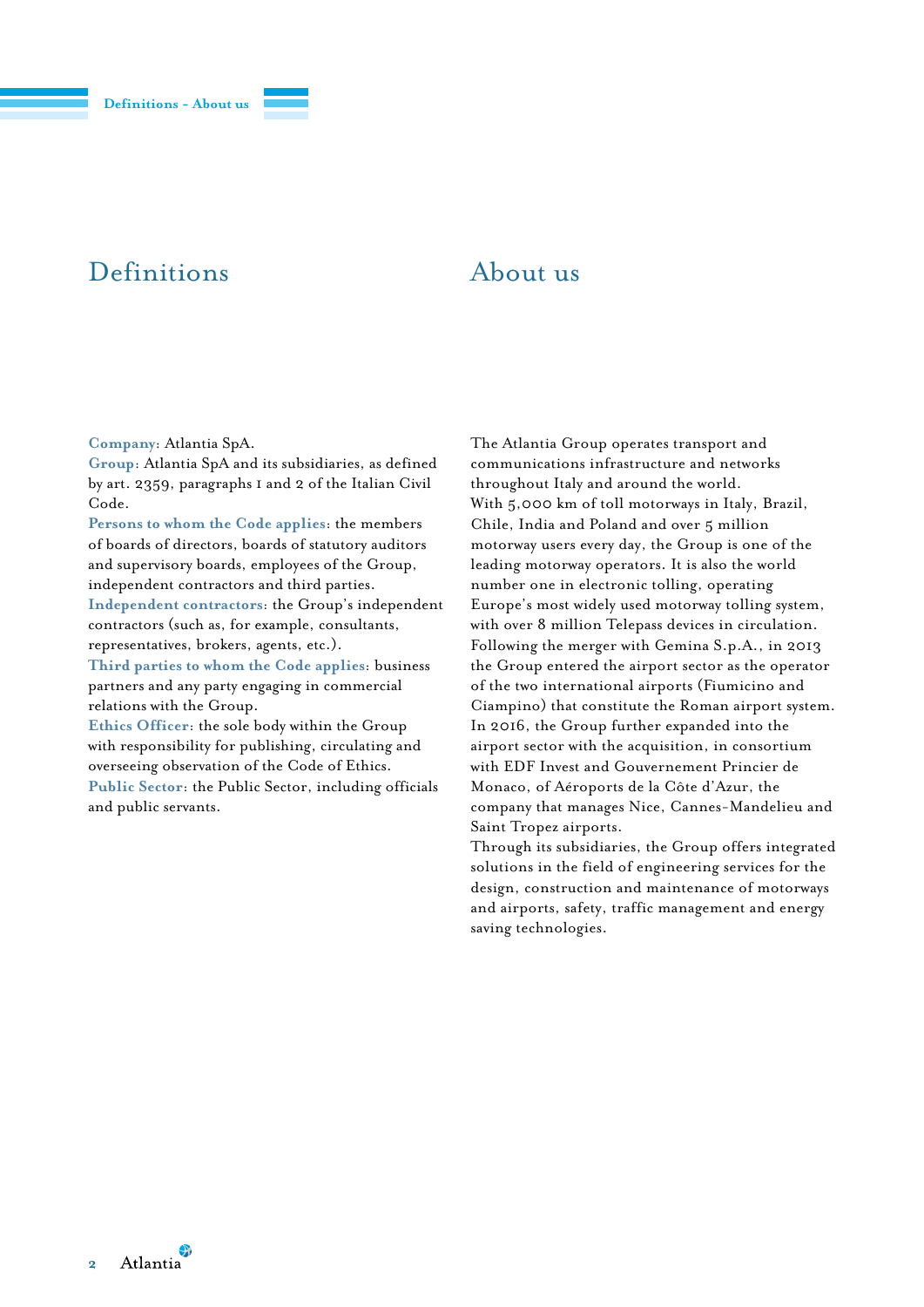

## Our guiding principles

The Atlantia Group combines strong business and financial discipline with a commitment to operate according to environmental, ethical and governance principles that meet the very highest of international standards. The results achieved in terms of sustainability have received international recognition: since 2009 the Group has been a member of the Dow Jones Sustainability World Index thanks to the quality of its business strategies and social, environmental and governance initiatives, combining the 10 standards set out in the Global Compact (adopted by the Group in 2004) on the protection of Human Rights, Employment Law, Environment and Anti-Corruption.

In order to clearly and transparently define the values that inspire the Group to achieve its objectives, and the ethical and operational principles to be applied in conducting its business, the Group has drawn up a Code of Ethics (the "Code"), which is closely integrated with the organisational, management and control models required by Legislative Decree 231/01 and the Compliance Programme.

All the Group's activities must be conducted in such a way as to ensure ethical and professional integrity, correct behaviour and full compliance with the laws and regulations of all the countries in which we operate and in accordance with the principles of honesty, reliability, impartiality, loyalty, transparency, propriety and good faith.

Within its own sphere of influence, the companies of the Atlantia Group protect and respect universally recognised fundamental human rights, operating within the framework of the UN Universal Declaration of Human Rights, the UN Guiding Principles for Business and Human Rights and the ILO Declaration on Fundamental Principles and Rights at Work. To this end, the Group undertakes to combat abuse in terms of working hours, exploitation of minors, workplace conditions, forced and mandatory labour, harassment and all kinds of discrimination, in addition to protecting health, safety and equal treatment.

Aware of the negative impact of corruption – as an obstacle to development and to maintaining a sustainable economic and, above all, social environment – the Group is firmly committed to not only combating, but also preventing corrupt practices in the conduct of its business. This is done in the knowledge that compliance with all the anticorruption regulations in the countries in which the Group operates is more than just a statutory or legal requirement, but plays a key role in the Group's culture and way of doing business.

The belief that a course of action is to the Group's advantage does not justify conduct in breach of the above principles.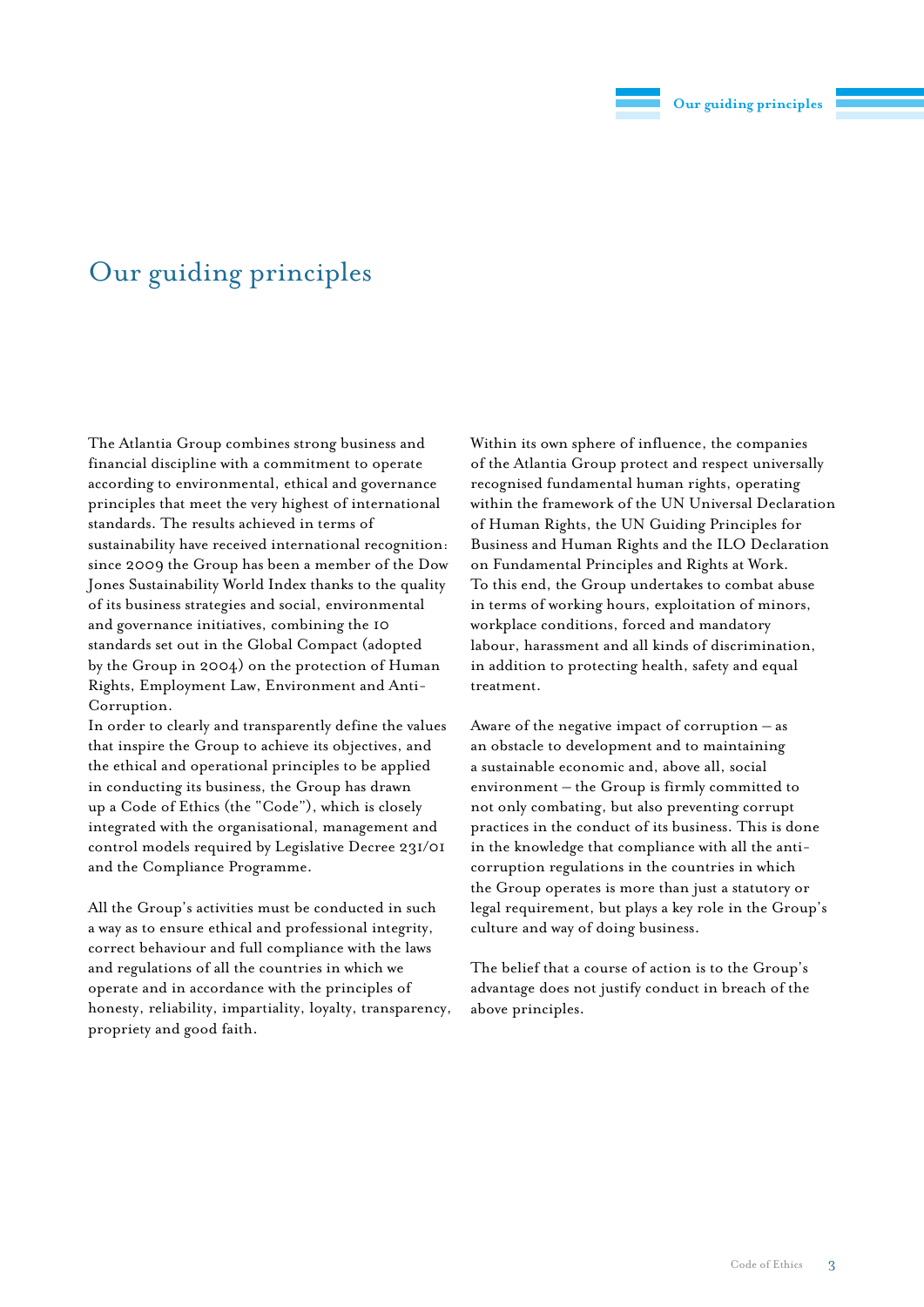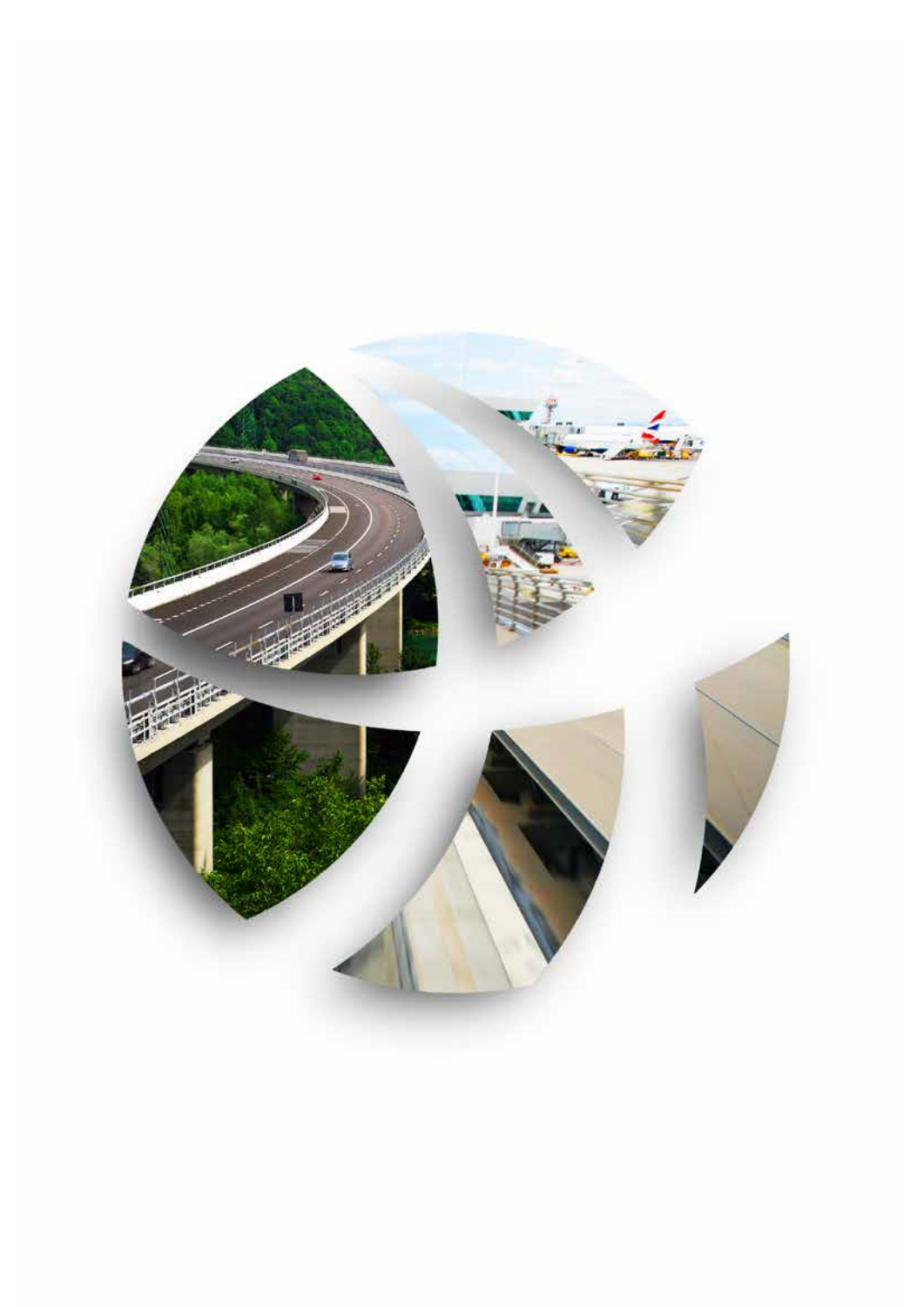# **1. INTRODUCTION TO THE CODE OF ETHICS**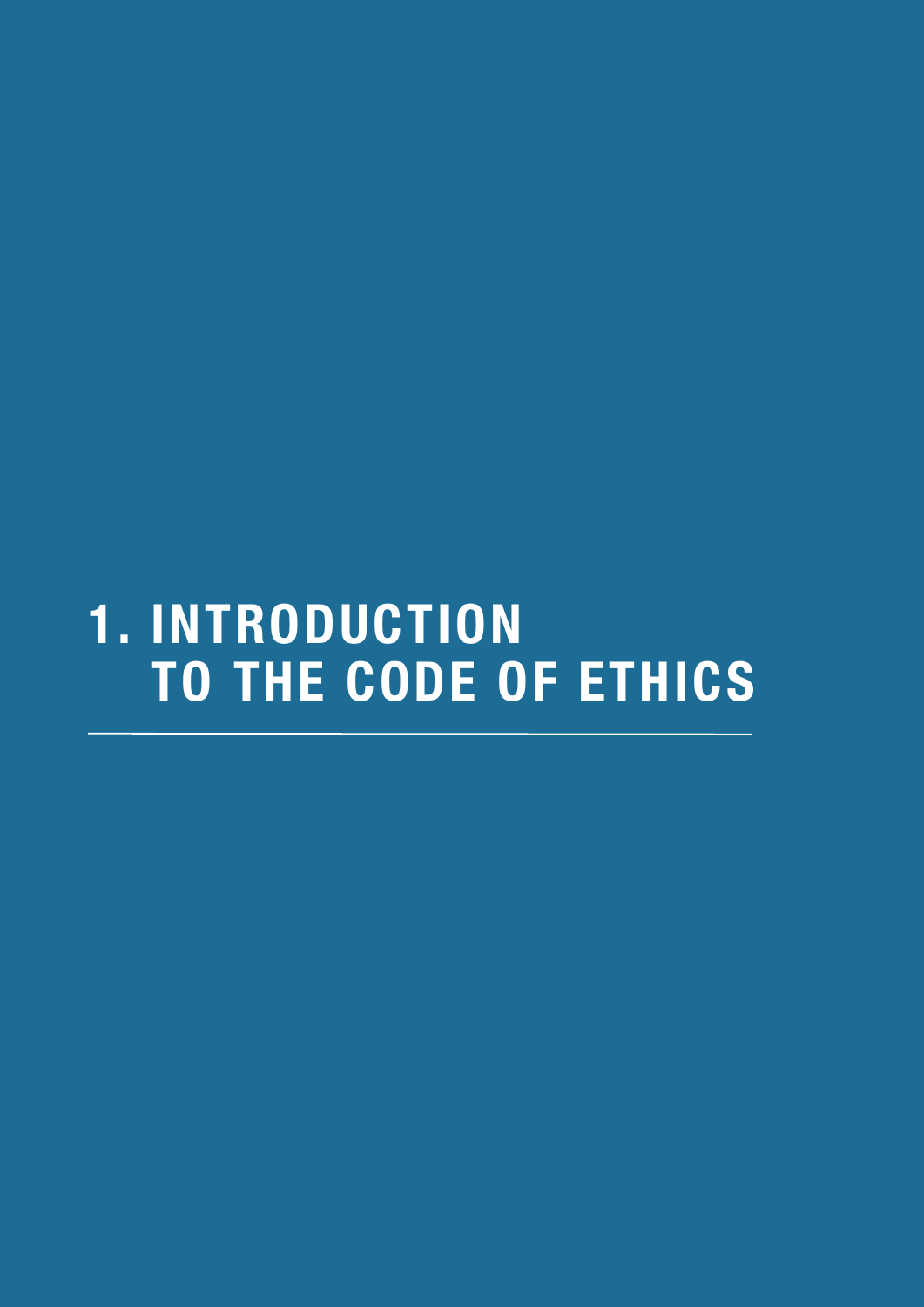### 1. Introduction to the Code of Ethics

#### 1.1. Scope of application and persons to whom the Code applies

The Code of Ethics applies to entire Group Atlantia, in whatever country and at all levels of the organisation, whilst taking into account cultural, social and economic differences. In the event of a misalignment between the principles contained in the Code of Ethics and local law, the more restrictive provisions shall apply, whether they are contained in the Code of Ethics or in the legislation of the country concerned. In order to facilitate compliance with the Code at all levels and in all countries, the Group is committed to providing adequate means of information, communication, prevention and control.

The Code applies to the following persons in fulfilling their duties and responsibilities: the members of boards of directors, boards of statutory auditors and other supervisory boards, employees of the Group, independent contractors (such as, for example, consultants, representatives, brokers, agents, etc.), business partners and any party engaging in commercial relations with the Group.

The principles set out in the Code of Ethics represent the shared values and the essential, binding standards to be complied with by all the persons to whom the Code applies in carrying out their duties. The Code of Ethics is an integral part of the employment contract. Compliance with the Code forms an essential part of the obligations of Group personnel.

Breach of the provisions of the Code of Ethics may result in the consistent, impartial and uniform application of disciplinary action, based on the

seriousness of the breach and in accordance with the relevant statutory requirements.

In the case of independent consultants and third parties, compliance with Code of Ethics constitutes the essential basis for entering into and/or continuing with any form of professional relations or partnership with the Group.

#### 1.2. Obligations of employees and independent contractors

Each employee and contractor is under an obligation:

- to refrain from behaviour contrary to the provisions of the Code;
- to report any information regarding breaches of the Code during conduct of the Group's business to the Ethics Officer;
- to cooperate with the internal departments charged with investigation of any breaches;
- not to take any other initiative that may be contrary to the provisions of the Code.

Each employee and contractor must, in respect of third parties entering into a relationship with the Group:

- ensure that they are sufficiently aware of the provisions of the Code;
- require observance of the provisions of the Code in performing the activities for which they have entered into a relationship with the Group and request that these provisions are also observed by their assignees and contracting parties;
- adopt the measures provided for by the Code in case of breach by third parties of the obligation to comply with the provisions of the Code.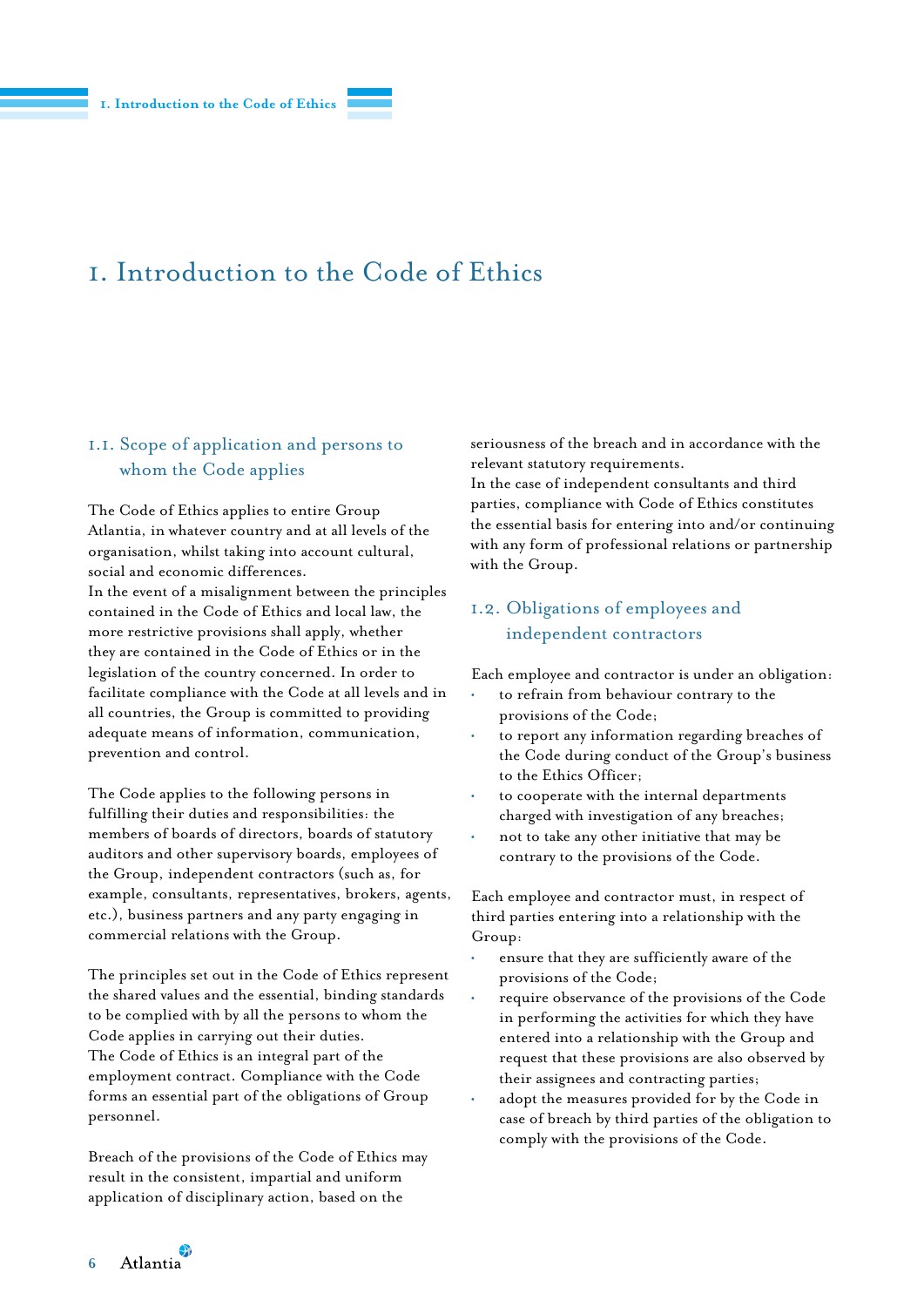

#### 1.3 Reporting procedure

In order to facilitate the reporting of alleged breaches of the Code by anyone who has information on such breaches, the Company has put in place and made available specific channels of communication for reporting to the Ethics Officer. This is the recommended channel for reporting any breaches, as indicated at www.atlantia.it/it/corporate-governance/ codice-etico.html.

#### 1.4. Ethics Officer

The Company has created a specific body at Group level called the Ethics Officer, which is responsible for:

- overseeing compliance with the Code, examining reports of alleged breaches and ensuring the necessary investigation takes place, also with the assistance of the Group's Internal Audit department;
- publishing and verifying knowledge of the Code, preparing communication programmes and activities aimed at improving the knowledge of the Code;
- recommending the issue of guidelines and operational procedures or subsequent amendments to existing guidelines and procedures with the aim of reducing the risk of breaches of the Code;
- recommending eventual amendments to Atlantia's Supervisory Board with the aim of revising the Code of Ethics.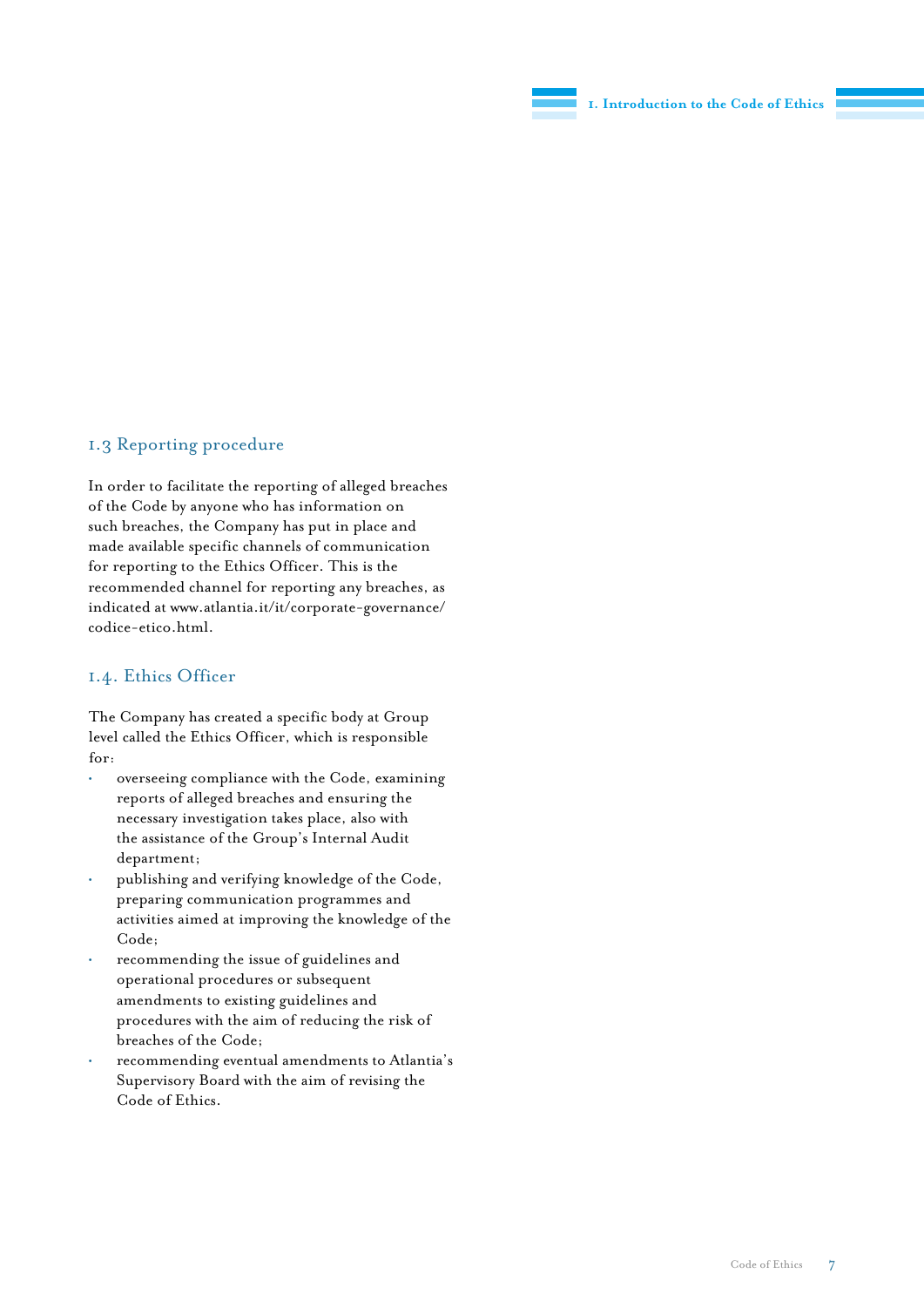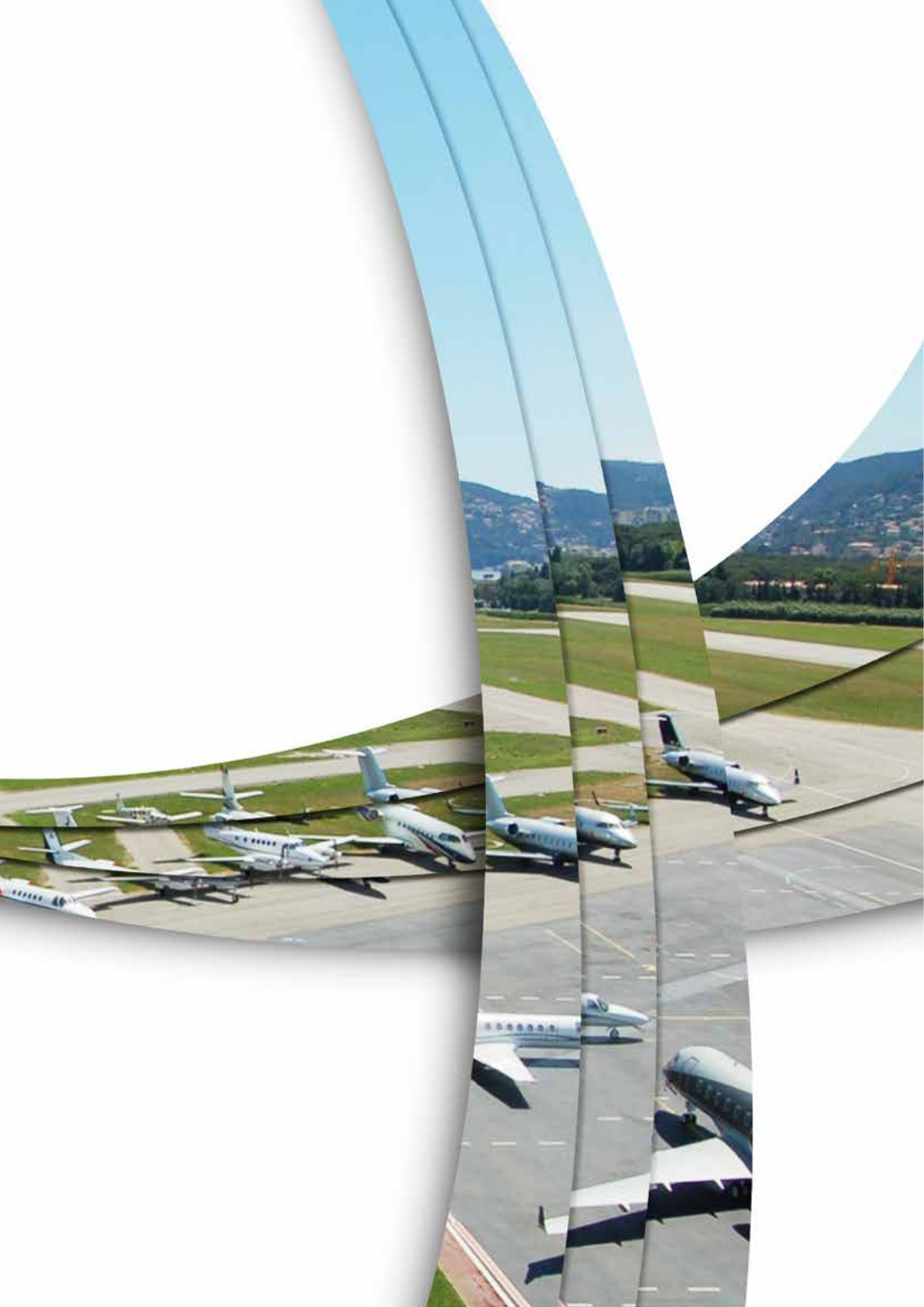# **2. ETHICAL PRINCIPLES**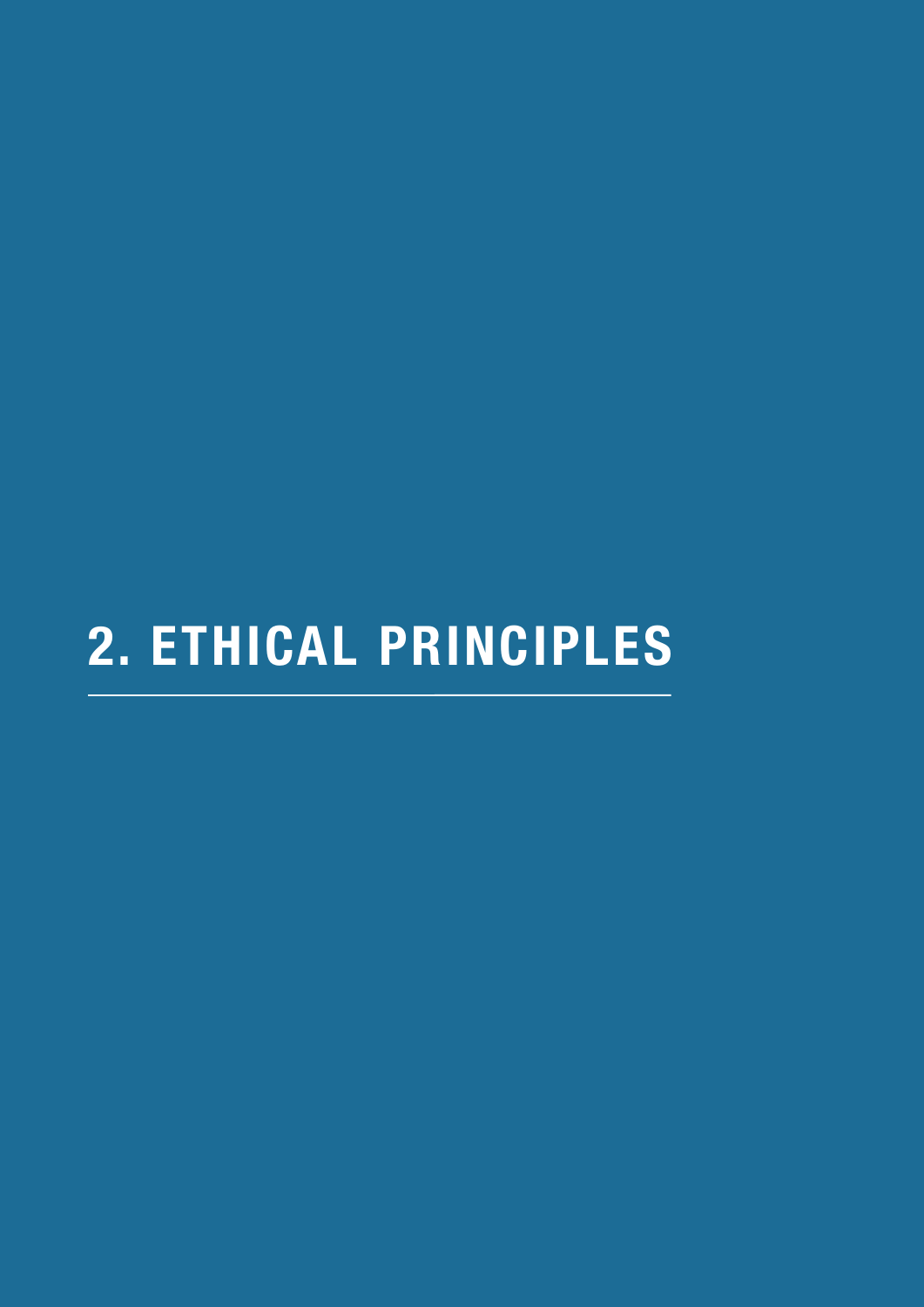

Page intentionally left blank

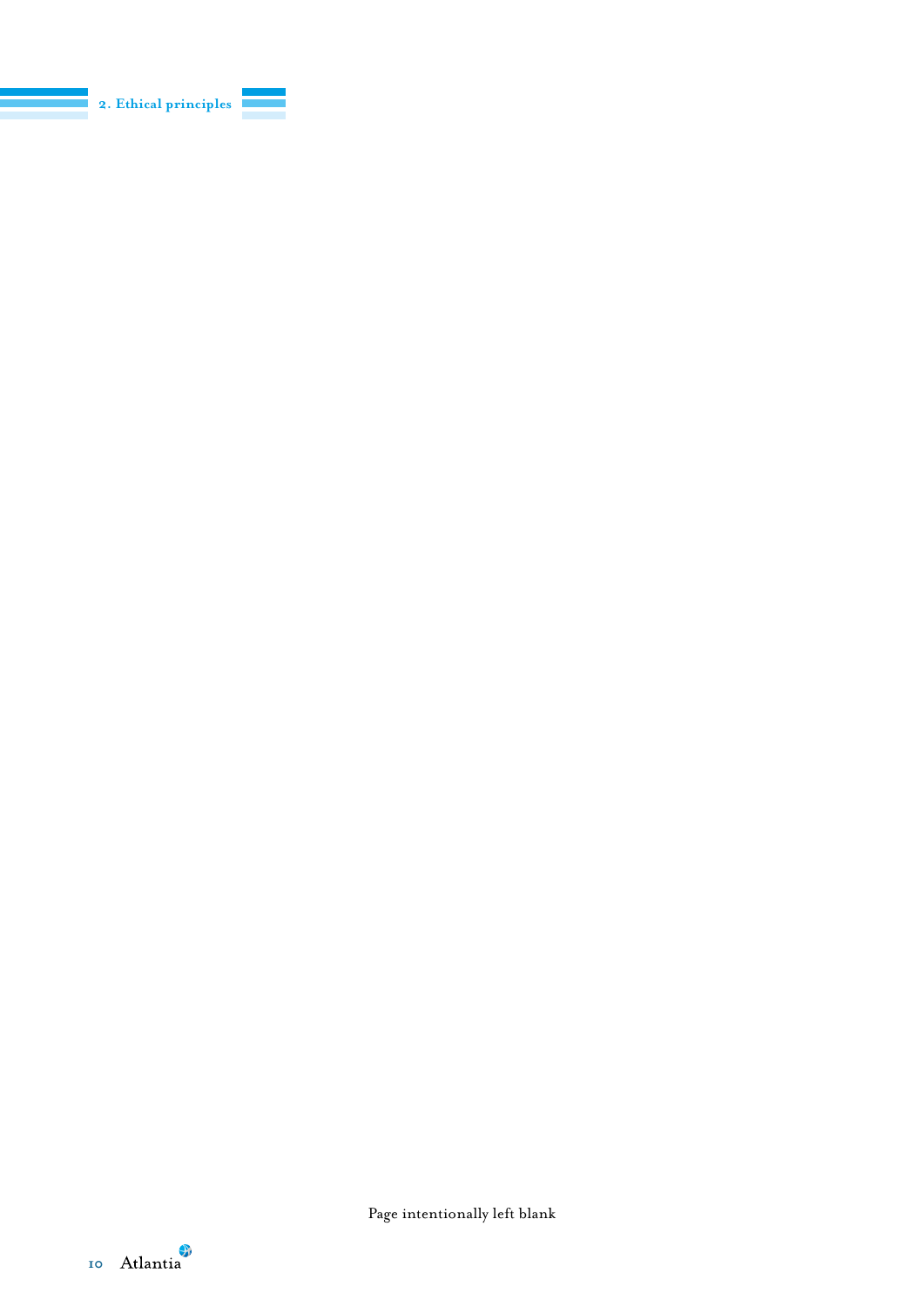## 2. Ethical principles

The competitiveness of the Group is intrinsically linked to the efficiency of people and systems which, when integrated, are suitable for effectively achieving its business objectives.

The primary objective of the Group and those who lead it is to propose and implement projects, initiatives and investments aimed at preserving and increasing the value of the Company, without sacrificing the unique character of each single contribution. In achieving its objectives, the Group bases its conduct on the following principles:

- **• Legality and compliance**: compliance with all the statutory and regulatory requirements in force in the countries in which the Group operates;
- **• Integrity**: meaning fairness, honesty, loyalty and good faith in both internal and external relations. The rejection of illegal or unfair conduct and of any form of corruption in order to achieve personal or business objectives;
- **• Equality**: equal dignity and impartial treatment of all persons involved in activities; no form of discrimination is permitted;
- **• Development of people**: guaranteeing equal

career development opportunities;

- **• Health and safety**: respect for physical integrity, and the rights and dignity of workers in the workplace;
- **• Transparency and professionalism**: a commitment to diligently carry out duties and responsibilities, with clarity and in a manner appropriate to the nature of those such duties and responsibilities;
- **• Competition**: respect for the rules and principles designed to safeguard competition and the promotion of fair competition in and for the market;
- **• Confidentiality**: to protect the privacy and confidentiality of information acquired in the course of work;
- **• Protection of the environment** and respect for the communities in which the Group operates.

All persons to whom the Code applies are required to comply with the above principles. The Group does not enter into or continue relations of any kind with anyone who manifestly refuses to comply with them.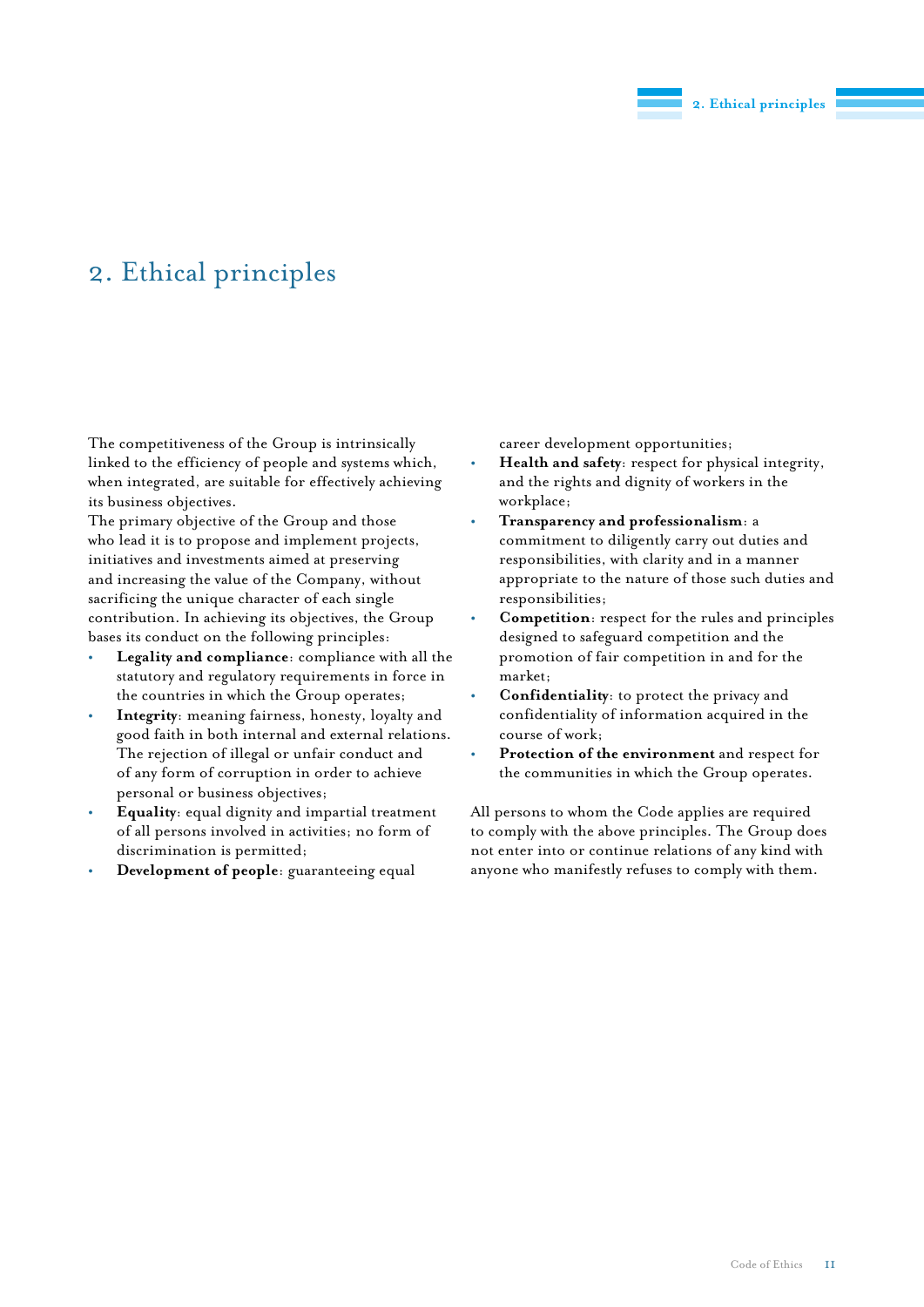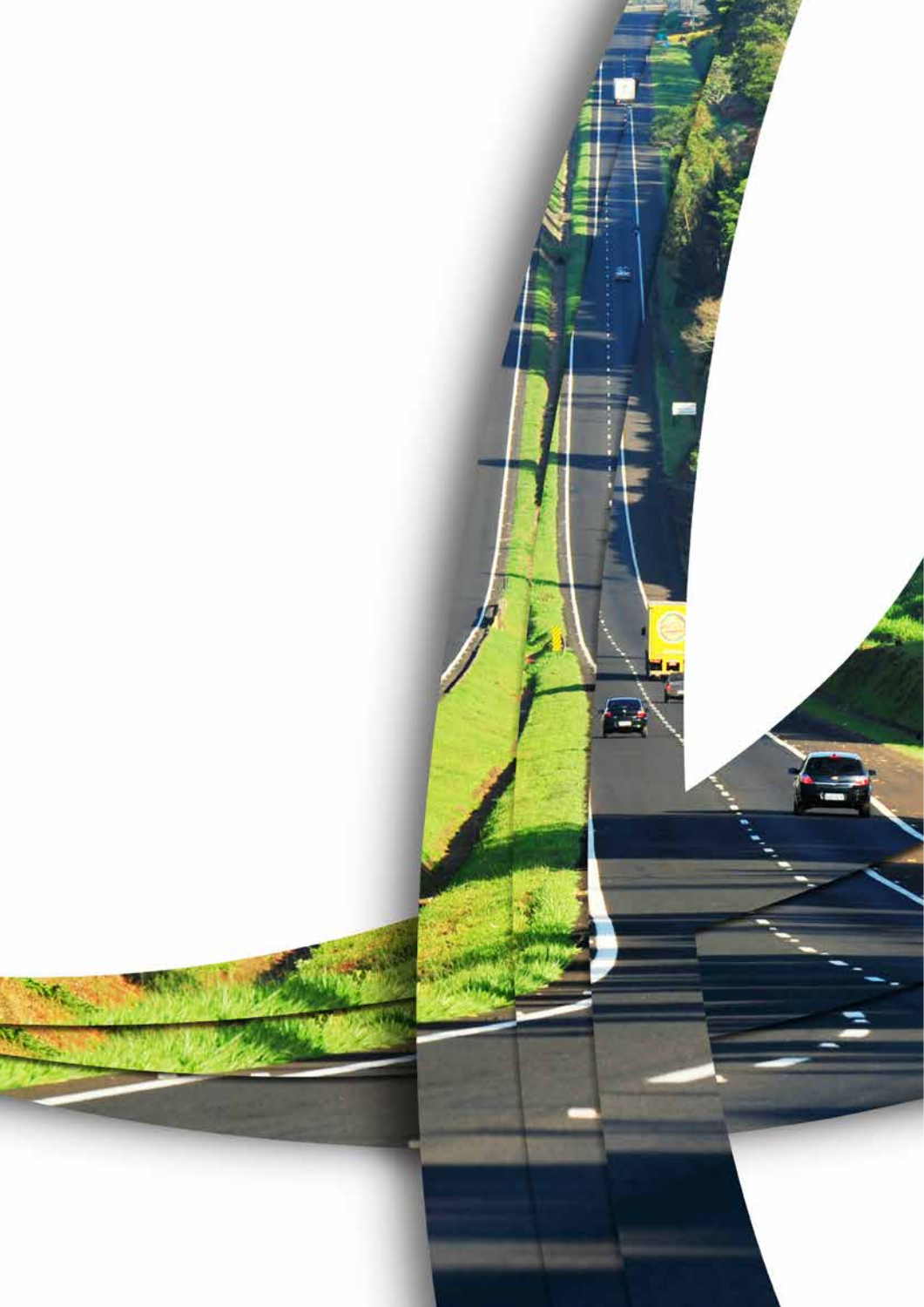# **3. RELATIONS WITH THIRD PARTIES**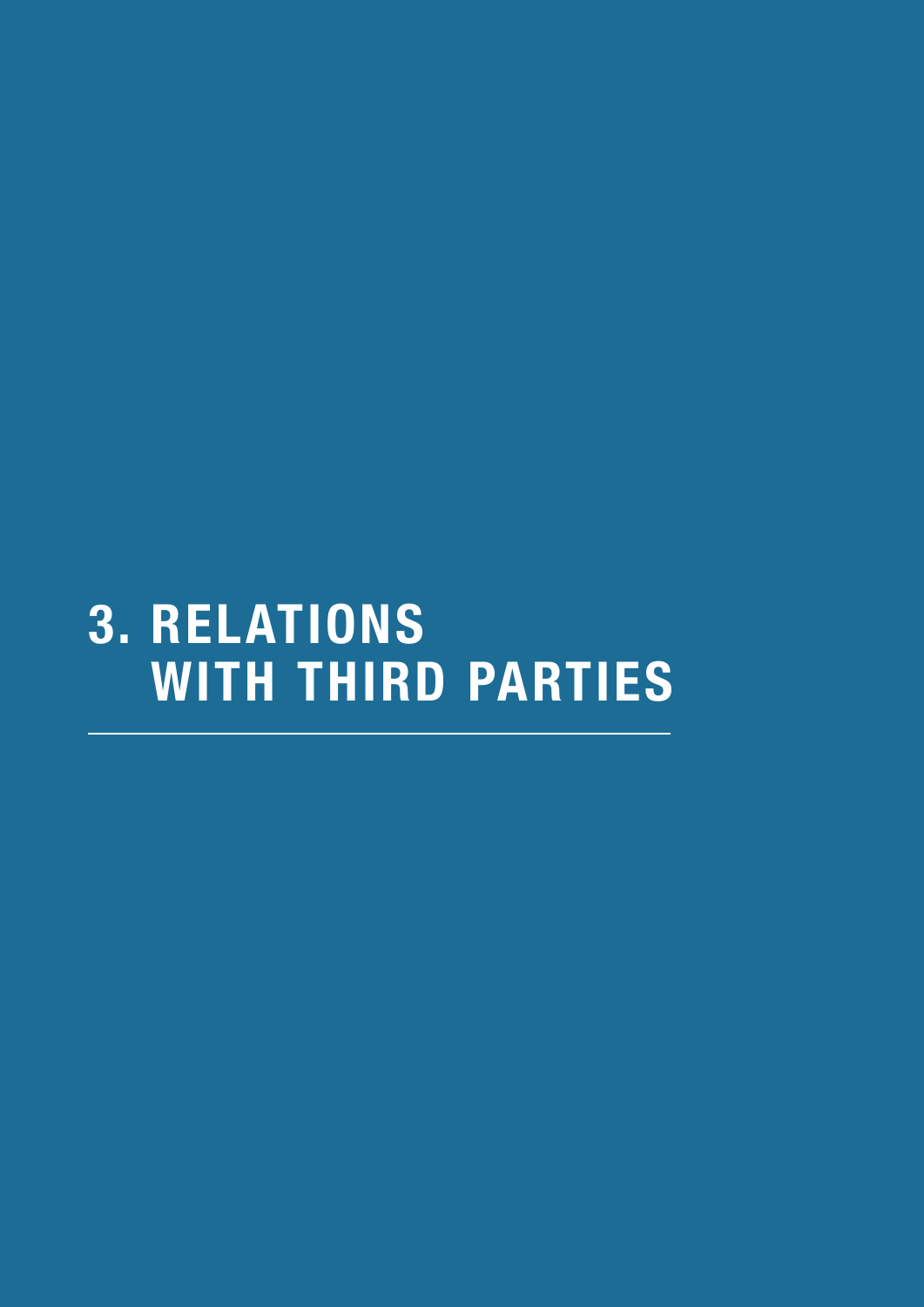### 3. Relations with third parties

In general, any conduct directed at third parties (public officials or private persons in Italy or overseas), by an employee or anyone acting in the name of or on behalf of the Group, involving the offer, or simply the promise, request, payment or acceptance, directly or indirectly, of money or other items of value, with the aim of gaining or maintaining an undue advantage for the Group's businesses, is prohibited.

Furthermore, it is not allowed to make payments in cash or in another non-traceable form, or payments into numbered bank accounts, or any undue transfer of money to persons without entitlement.

#### 3.1 Gifts, hospitality and entertainment

It is expressly prohibited, in respect of relations with third parties relating to the Group's businesses, to offer money, gifts or benefits of any type in order to gain an undue advantage.

Any offer of gifts, hospitality or entertainment to public officials or private persons must under all circumstances:

- comply with statutory and regulatory requirements and the applicable procedures;
- be in line with normal commercial practices, of modest value and, in any event, such as to not give the counterparty, or external or impartial third party, the impression that their purpose is to gain undue advantages or exercise undue influence over the counterparty's activities and/or decisions;
- not take the form of a payment in cash.

In addition, no employee of the Group is permitted to accept any form of conditioning or corrupt practice on the part of third parties outside the Group in relation to decisions and/or the performance of

activities pertaining to their work. In particular, in the event of receipt of gifts or any other form of benefit that do not comply with the above principles, the employee must refuse such gift or other form of benefit and inform his/her superior and the Ethics Officer, who will report the occurrence to the Supervisory Board.

#### 3.2. Relations with the Public Sector and/ or those relating to relationships with relevance to public law

The Group's relations with the Public Sector, or in any case relating to relationships having relevance to public law, must be based on the strictest compliance with statutory and regulatory requirements and may not in any manner compromise the Group's integrity and reputation.

The assumption of obligations and the management of relations of any kind with the Public Sector and/ or of those having relevance to public law is exclusively reserved to the duly appointed and authorised corporate officers and departments.

In relations with the Public Sector, the Group shall not seek to influence, in an improper manner, the decisions of the institution involved.

In any event, in the course of business negotiations or in relationships, including those of a commercial nature, with the Public Sector, in Italy or in any other country, the Group undertakes:

- to refrain from offering job and/or commercial opportunities to public officials involved in negotiations or in relationships, or to family members (spouse/cohabitant, relatives and other such persons);
- to not offer gifts, directly or via third parties, unless they are in line with normal commercial practices, of modest value and, in any event, do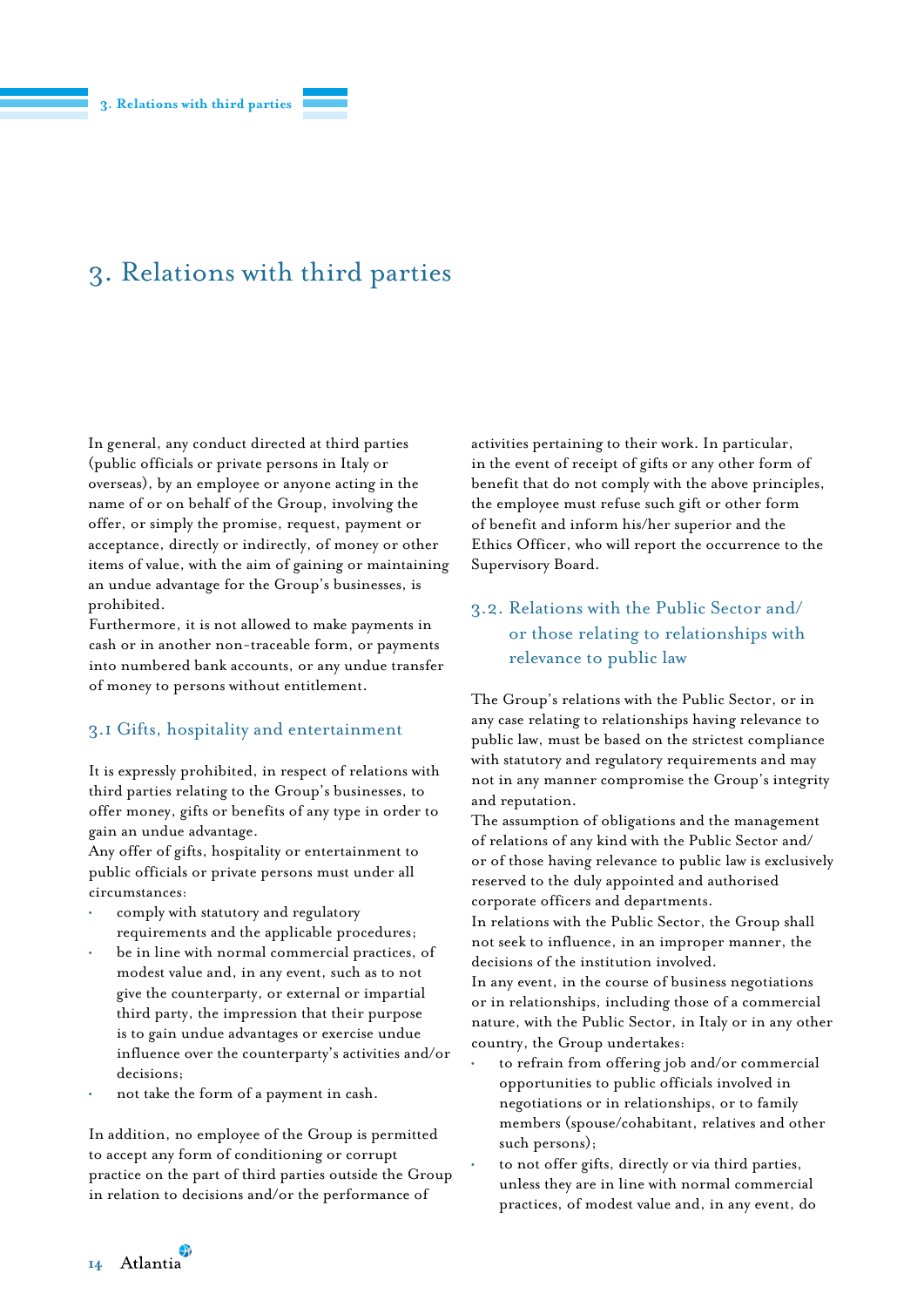

not give the counterparty, or external or impartial third party, the impression that their purpose is to gain undue advantages or exercise undue influence over the counterparty's activities and/ or decisions, and they have been appropriately authorised and documented;

• to refrain from soliciting or obtaining confidential information which compromises the integrity or the reputation of the Group.

Finally, the Group expressly prohibits, both in Italy and overseas, all so-called "facilitation payments", being any form of payment or other benefit given – directly or indirectly – to public officials, public servants, both Italian and overseas, in order to speed up, facilitate or simply ensure the performance of a routine bureaucratic process or any other legal and legitimate process as part of the official's existing duties.

#### 3.3. Relations with regulatory bodies

The Group undertakes to fully and scrupulously comply with the rules issued by regulatory bodies governing requirements in force in the sectors linked to its activities (for example, in Italy, the National Anti-corruption Authority, the Competition Authority, the Data Protection Authority, etc.). The Group's employees must comply with any request from such regulatory bodies in respect of the performance of their duties, cooperating in any investigations.

#### 3.4. Relations with independent contractors

Each employee, in relation to his/her duties, shall be responsible for:

scrupulously complying with internal procedures

relating to the selection and management of relationships with independent contractors (for example, consultants, representatives, brokers, agents, etc.);

- rigorously selecting qualified persons and companies of good reputation;
- promptly reporting to his/her superior and to the Ethics Officer any alleged breaches of the Code by independent contractors;
- expressly inserting, in all contractual agreements, the obligation to comply with the Principles of the Code.

#### 3.5. Relations with customers and suppliers

As a result of the rules safeguarding competition and the market, the Group's employees must:

- comply with the provisions of the Code;
- scrupulously comply with internal procedures relating to the management of customer relations;
- supply precise, true and exhaustive information on the products and services offered by the Group, so that the customer may make informed decisions;
- supply high-quality products and services that meet the reasonable expectations of the customer and protect the customer's safety and integrity;
- provide correct information in advertising and commercial communications and, in general, in any other form of communication.

In entering into procurement contracts and, in general, agreements for the supply of goods and services, employees and independent contractors are under a written obligation to comply with the provisions of the Code and with internal procedures. In any event, selection must be made observing the principles of transparency, traceability, openness, free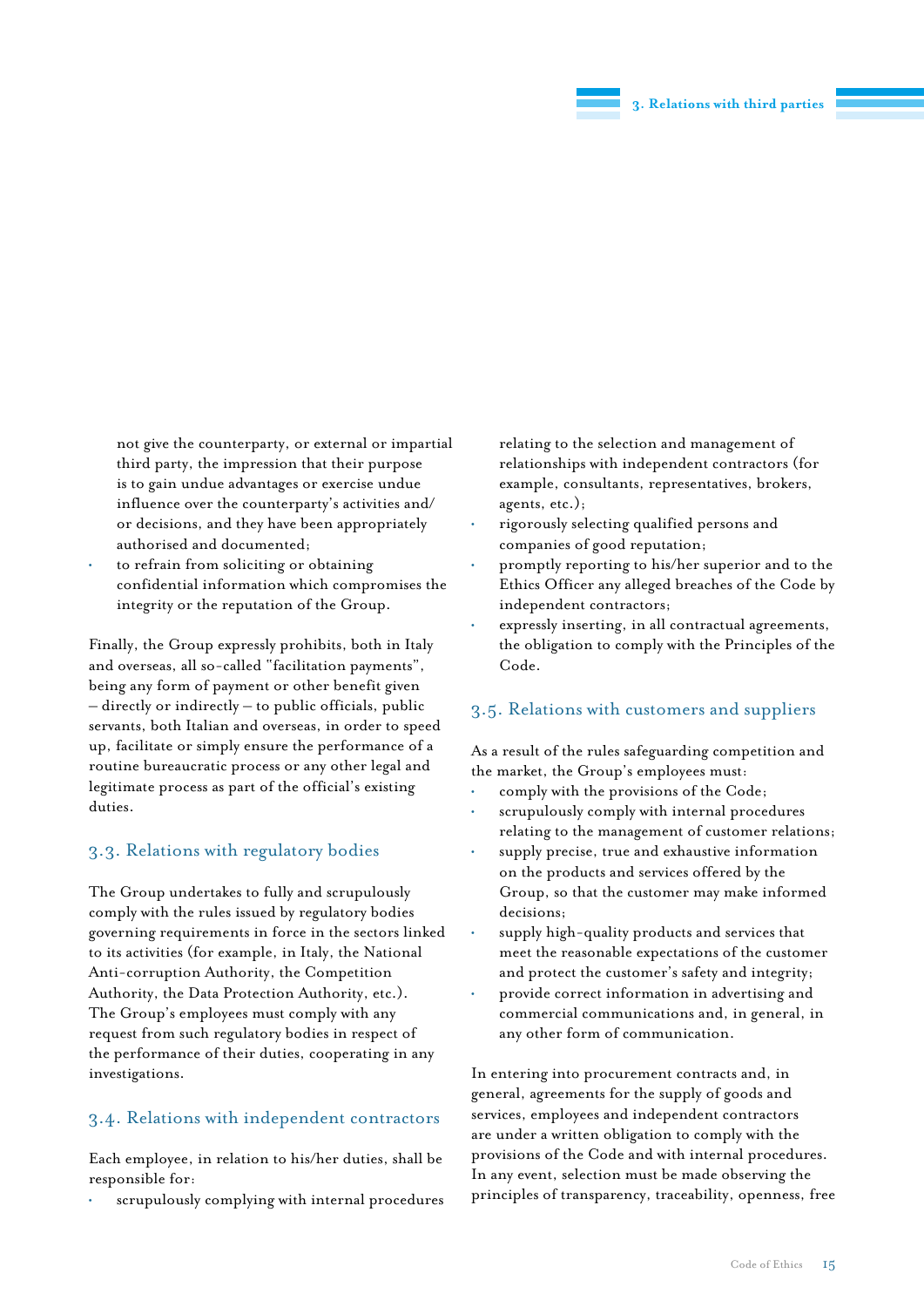

In particular, employees and independent contractors must:

- scrupulously comply with statutory requirements in the countries in which the Group operates and with internal procedures governing the selection and management of relations with suppliers;
- apply objective and transparent selection criteria in selecting potential suppliers meeting all the necessary requirements;
- obtain the cooperation of suppliers in ensuring customer satisfaction in terms of quality, cost and delivery times;
- comply with the applicable statutory and contractual requirements in respect of supplier relations;
- comply with the principles of propriety and good faith in correspondence and other communications with suppliers, in line with the most rigorous commercial practices.

The need to gain the greatest possible commercial advantage for the Group must, in any event, always ensure adoption, by its suppliers, of operating procedures in line with the statutory requirements in force, with the content of the Code and, more generally, with the principles of personal, occupational, health and safety and environmental protection.

#### 3.6. Relations with political and trade union organisations

The Group does not provide any form of financing, either directly or indirectly, for political parties, movements, committees or political and trade union organisations, nor their representatives or candidates, in Italy or overseas, excluding contributions that may be permitted under specific laws.

Such contributions must be paid in strict compliance with the applicable laws in force and be adequately documented.

#### 3.7. Media relations

The Group's relations with the mass media in general are the sole responsibility of the relevant departments and must be conducted in accordance with the Group's communication policy.

The Group's employees must not, therefore, provide information to representatives of the mass media without obtaining authorisation from the relevant departments.

In any event, information and communications regarding the Group for external publication must be accurate, true, complete, transparent and consistent. Employees' participation, in the name of the Group or as representatives thereof, in any form of committee or association, be they of a trade, scientific or cultural nature, must be regularly authorised by the Group in accordance with internal procedures. Employees invited, in the name of the Group or as representatives thereof, to take part in meetings, congresses or seminars, or to write articles, theses or publications in general are required to obtain prior authorisation from the relevant departments for the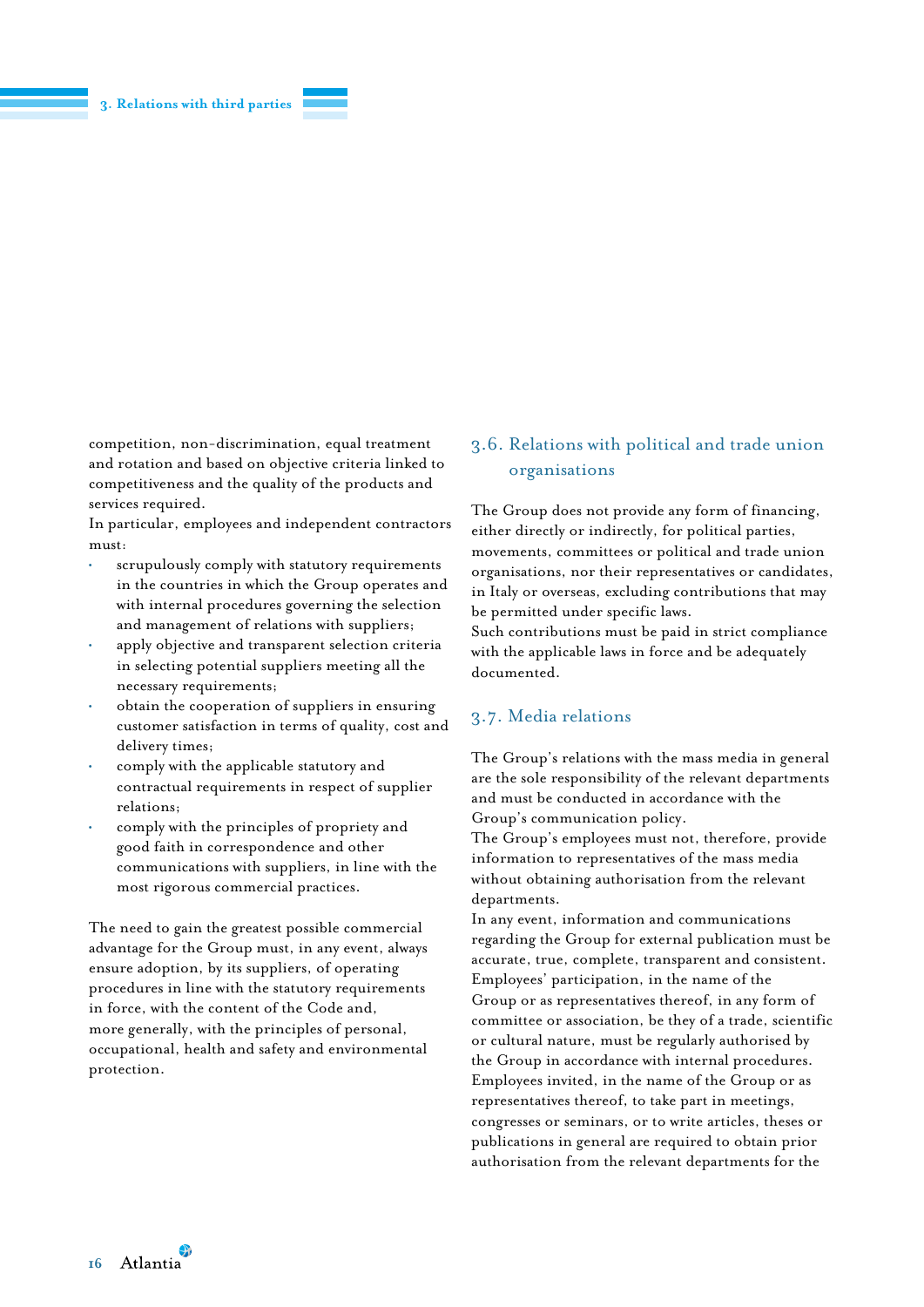

texts, reports or any other documents prepared for such purposes.

#### 3.8. Non-profit initiatives

The Group promotes non-profit activities as a sign of its undertaking to actively participate in community programs of ethical, legal and social significance to the communities in which it operates. In conformity with their duties, the Group's employees must actively participate in defining the Group's individual initiatives, in line and in accordance with the Group's stated policies, and implement them transparently and honestly. Contributions to non-profit associations of cultural importance or providing significant benefits may, therefore, be made in observance of the Group's principles, provided that the associations have regular articles and memoranda of association. Sponsorship of social, sporting, entertainment, artistic and cultural events is only provided for events of particular value and significance, subject to prior consideration and authorisation by the relevant departments.

In any event, in choosing which proposals to accept, the Group must be careful to avoid any potential conflict of interest of a personal or corporate nature.

#### 3.9 Conflict of interest

In carrying out their duties, employees must avoid any activities that are not in the Group's interests. With reference to the members of the Group's Board of Directors, concerning the interests of the Directors, the provisions of law and / or regulations apply, even if they are employees of the Group.

Employees must avoid – including when out of office hours and out of the office – all activities that are or may appear to be in conflict with the Group's interests or that may interfere with their ability to make decisions in the exclusive interest of the Group and for which there are evident reasons of convenience. Should a conflict of interest occur, the employee must immediately report it to the relevant departments and refrain from any activity linked to the situation giving rise to the conflict.

By way of example, but not limited to, the following constitute a conflict of interest:

- the evident or concealed interest of the employee or of members of his/her family in the activities of suppliers, customers or competitors;
- exploitation of the employee's position within the Company for the achievement of personal interests that are in contrast with those of the Company;
- use of information obtained in the performance of work-related activities for the employee's own advantage or for the advantage of third parties and, in any case, in contrast with the interests of the Company;
- the performance of work-related activity of any kind (in physical or intellectual form) for customers, suppliers, competitors and/or third parties in contrast with the interests of the Company;
- the conclusion, execution or commencement of negotiations and/or contracts referable to the Group, in which the counterparties are members of the family or business partners of the employee, or legal entities of which he/she is the owner or in which he/she has, in any case, an interest.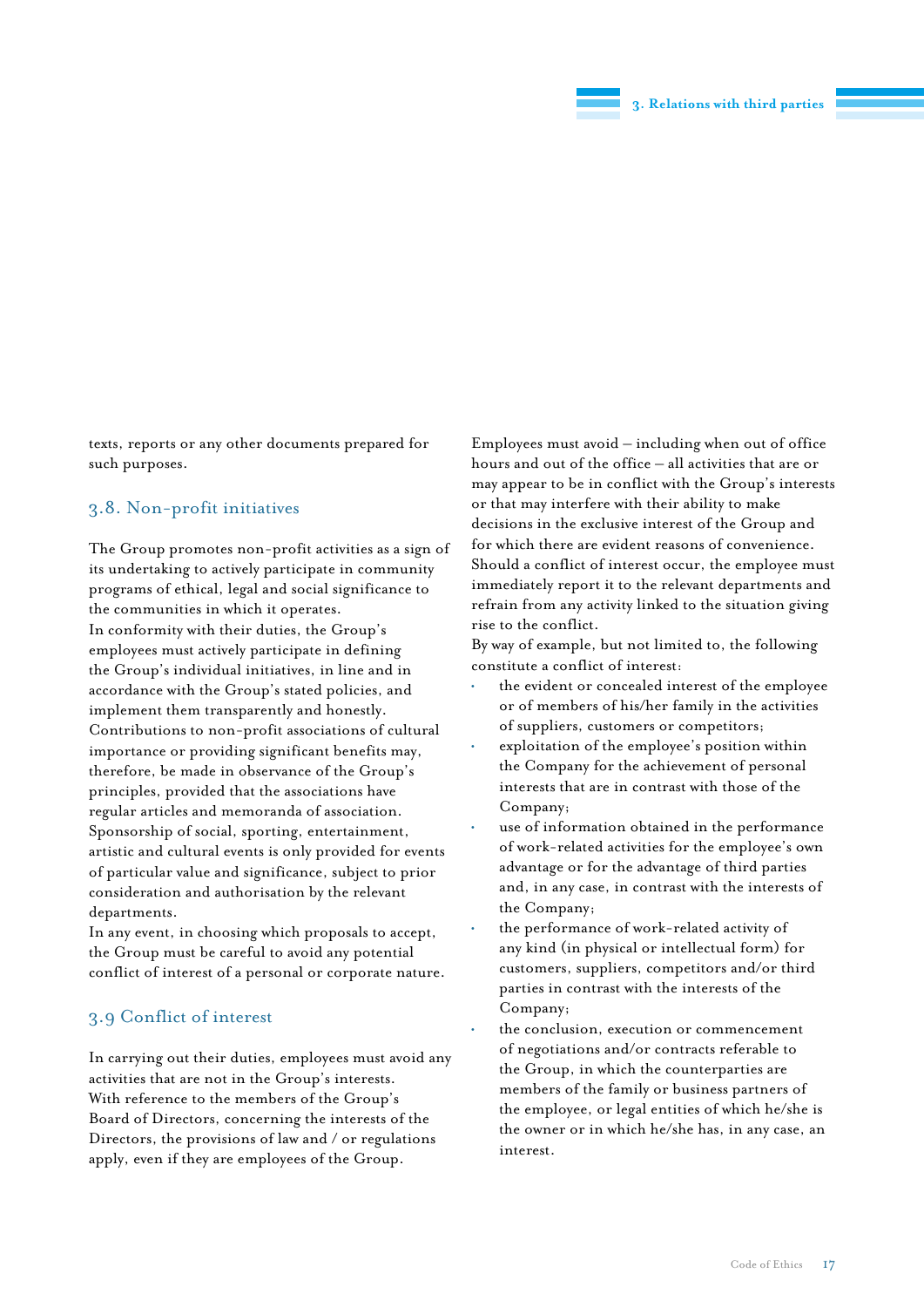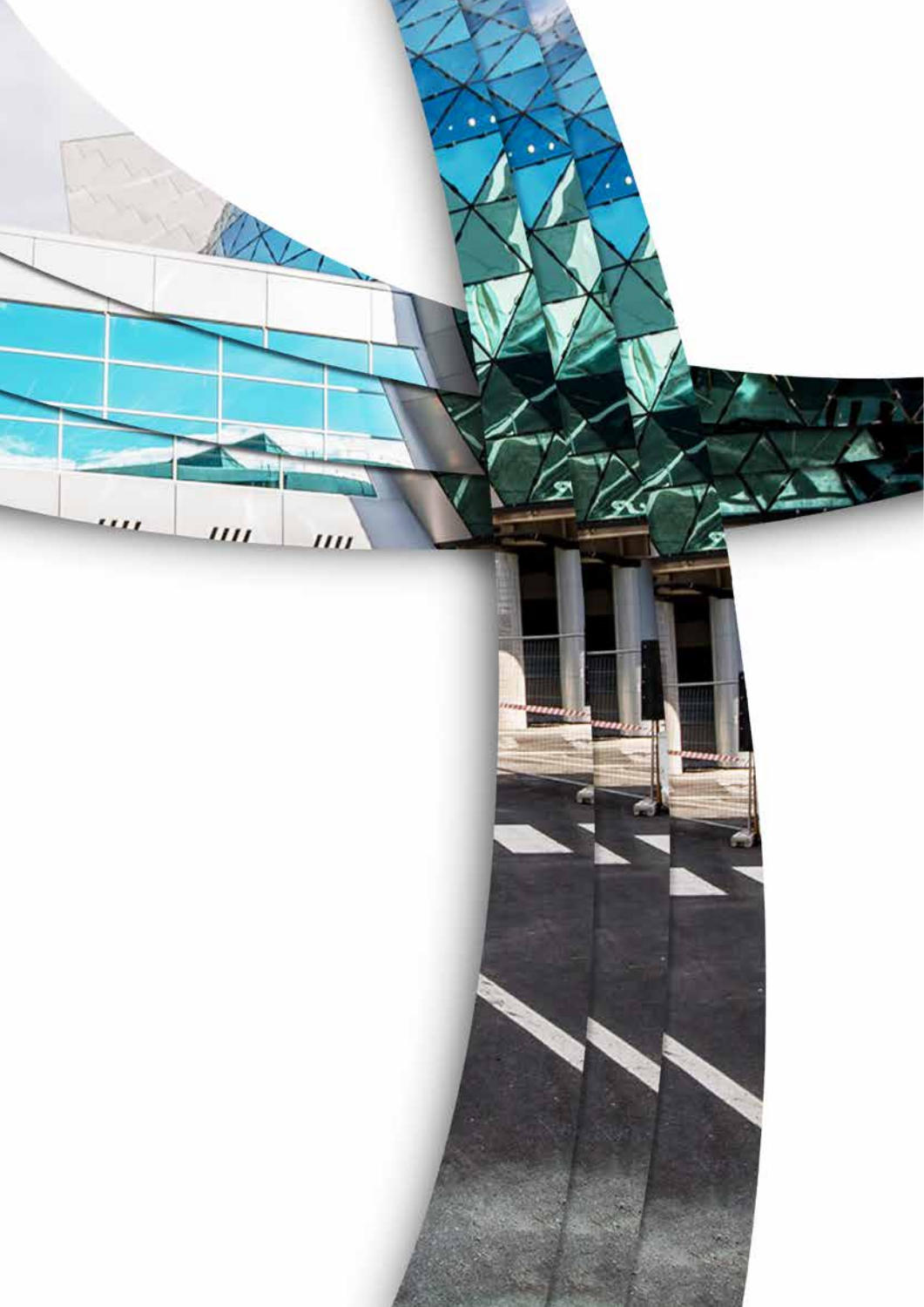## **4. SPECIFIC GUIDING PRINCIPLES**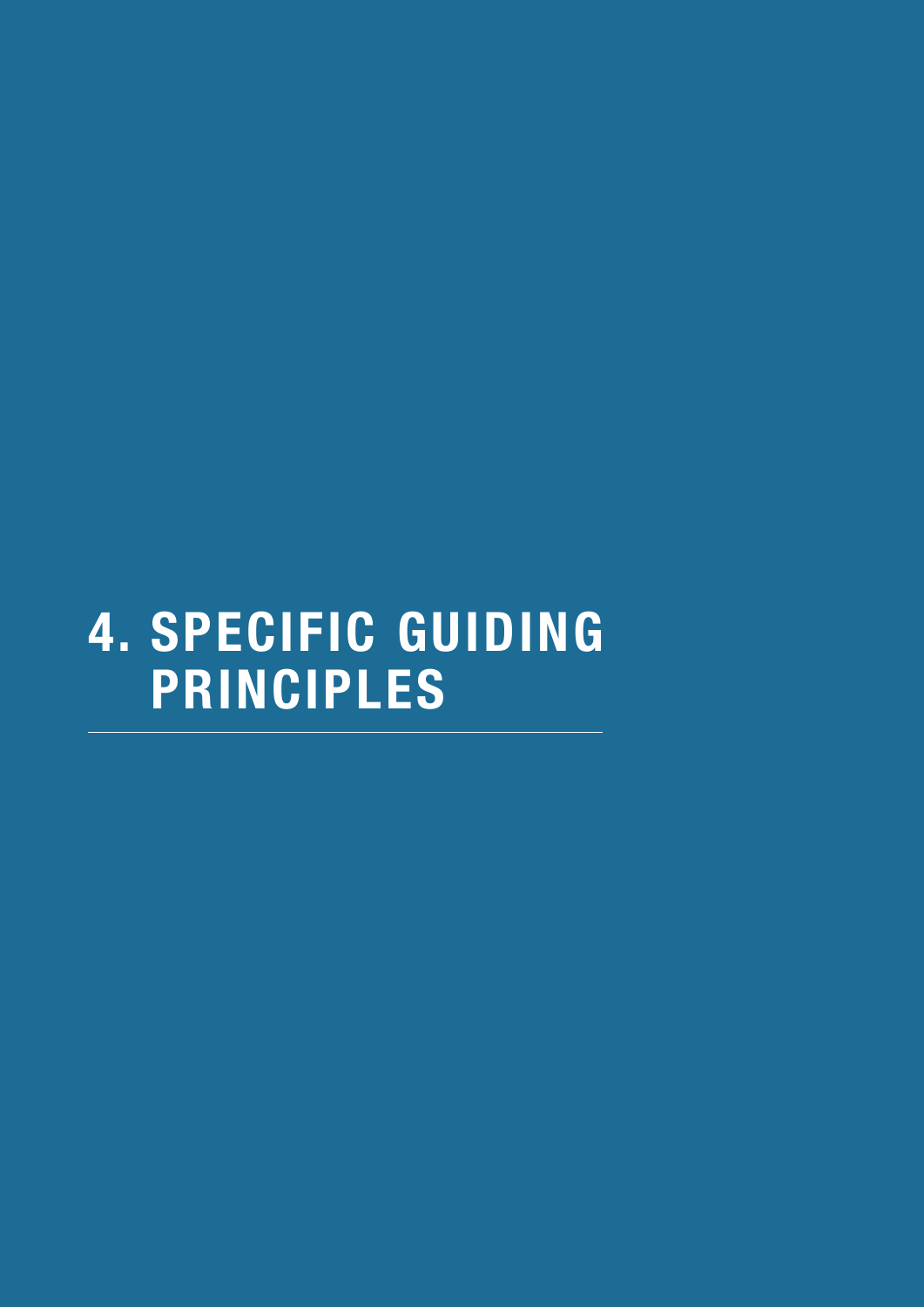

Page intentionally left blank

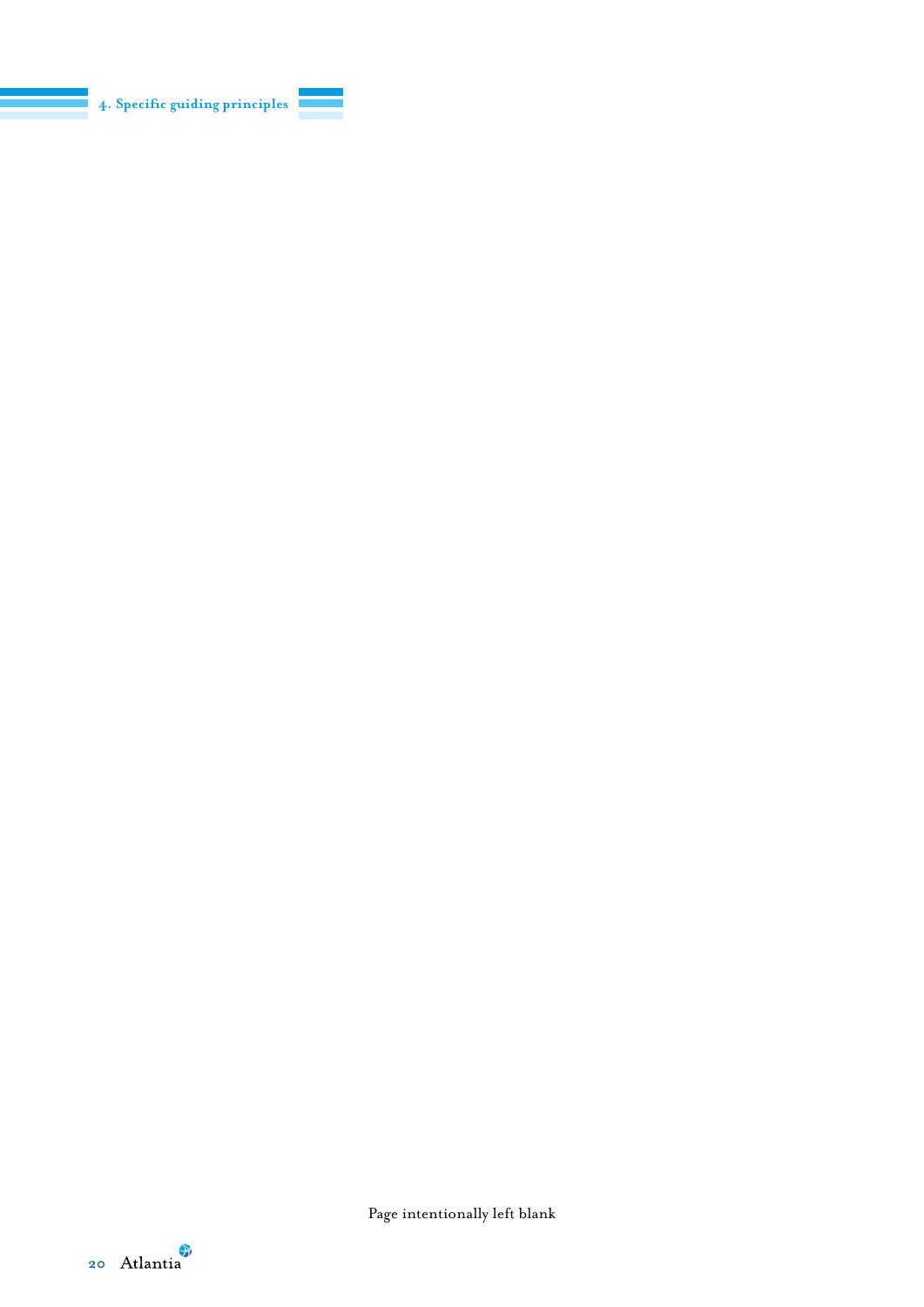

## 4. Specific guiding principles

#### 4.1 Guiding principles for protection of intellectual and industrial property

The Group is aware of the importance of intellectual and industrial property and, for this reason, respects and protects the content of all forms of its own and other's property rights, including copyrights, licences, trademarks, etc.

In this regard, it is prohibited:

- to use for whatever reason, or make available to the public – without the right to do so – any protected intellectual property, or a part thereof, for whatever purpose and in whatever form;
- to use for whatever reason equipment, products or components, or provide services with the aim of avoiding the technological measures adopted in order to protect intellectual property;
- to use industrial secrets belonging to others;
- to illegally reproduce, copy or tamper with trademarks, logos, licences, industrial designs or models belonging to third parties;
- to use, for industrial and/or commercial purposes, trademarks, logos, licences, industrial designs or models belonging to third parties.

#### 4.2 Guiding principles for IT

IT plays a key role in supporting research into innovation and excellence in terms of the quality of the products and services provided to customers. With regard to use of the Group's own or thirdparty information systems or of social networks, it is expressly prohibited:

- to falsify electronic documents;
- to illegally enter an information or telematic system protected by security measures or to remain in such system against the express or tacit wishes of anyone having the right to exclude people;
- to intercept, impede and interrupt IT or telematic communications;
- to damage IT or telematic communications, data or programmes, including those used by the Public Sector.

#### 4.3 Guiding principles for health, safety and the environment

The Group's activities must be conducted in accordance with international standards and the laws and regulations of the countries in which the Group operates, in respect of the protection of the health and safety of workers, the environment and the communities affected by the Group's activities. The Group's employees must, in carrying out their duties, take an active part in risk prevention, environmental safeguards and the protection of health and safety, including through appropriate use of the Group's assets.

In compliance with existing regulations relating to occupational prevention and protection, operations must comply with appropriate safeguards for the environment and energy efficiency, in order to reduce the related impact on the environment.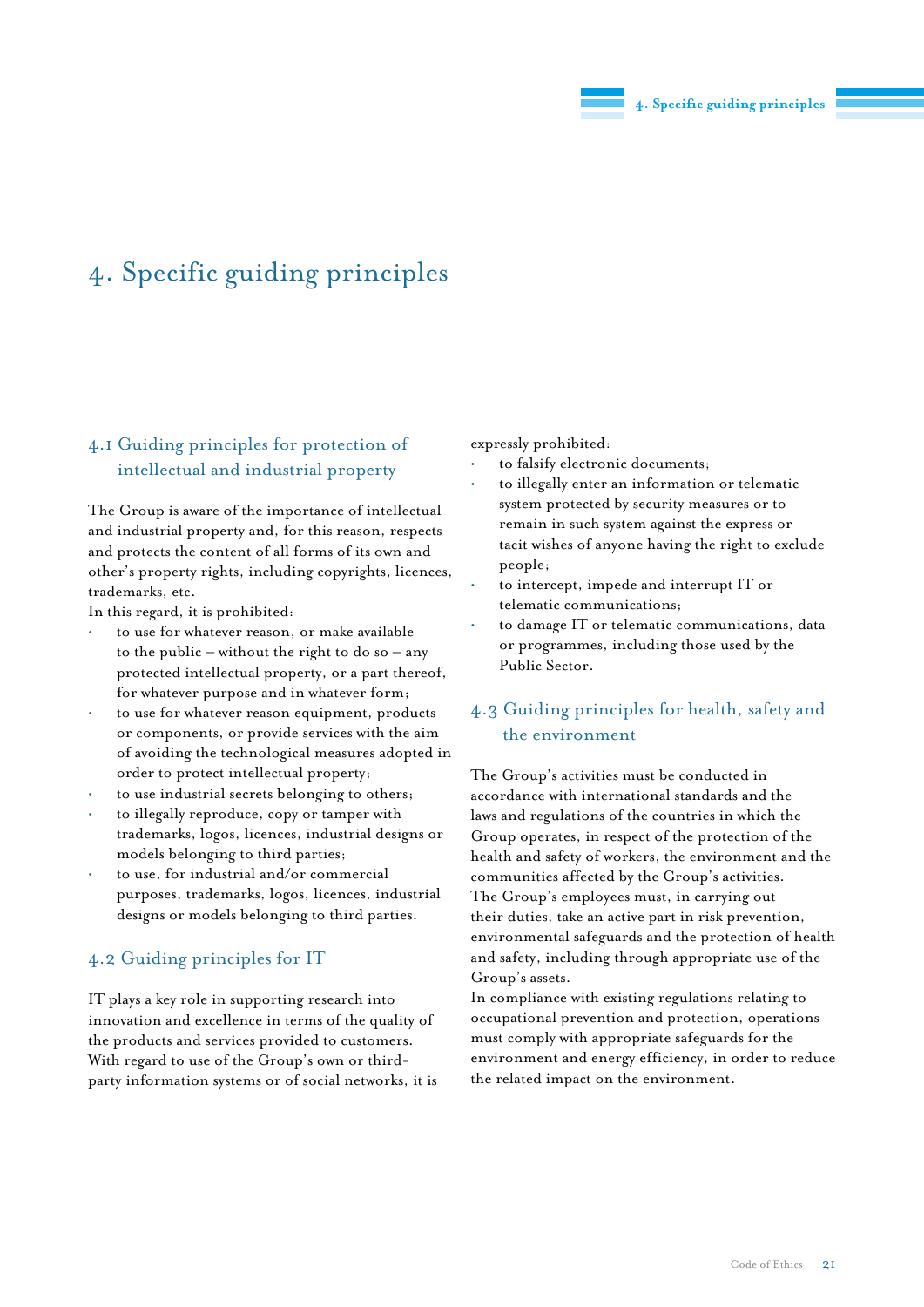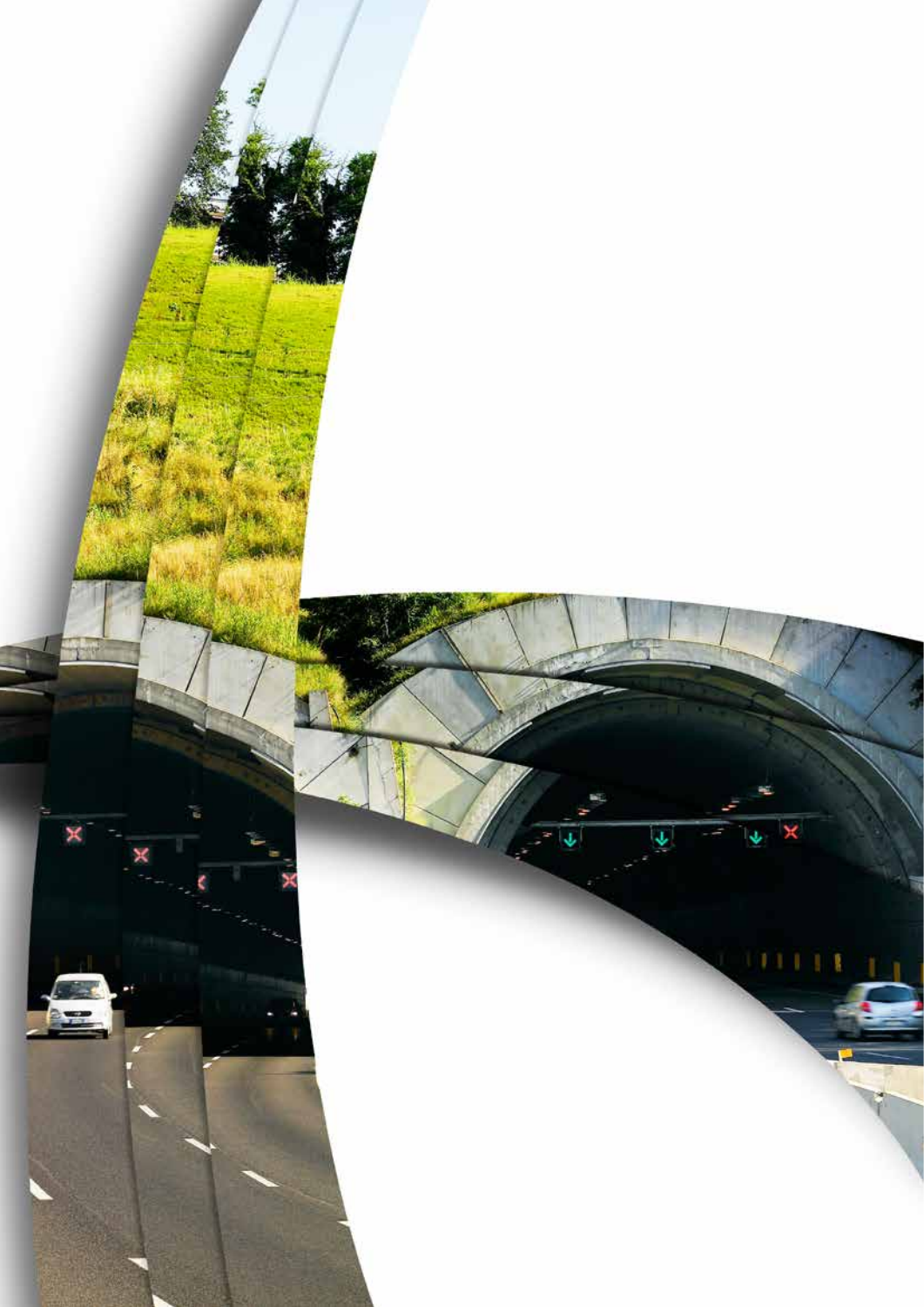# **5. CORPORATE AND CONTROL GOVERNANCE**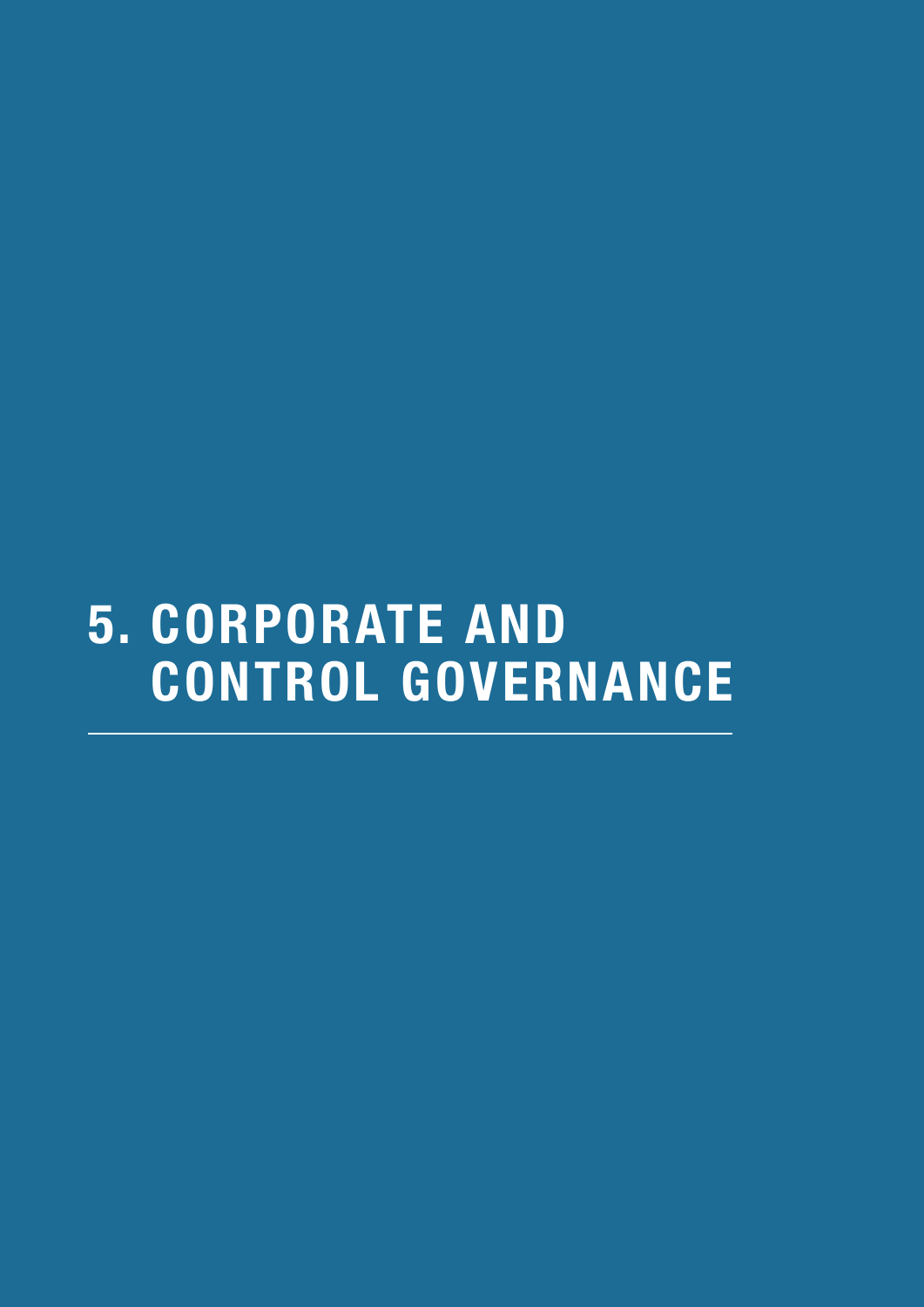### 5. Corporate e Control Governance

#### 5.1. Corporate Governance

The Group has adopted a corporate governance system based on the very highest standards of transparency and fairness. The corporate governance system meets the related statutory and regulatory requirements and is aligned with both the principles and criteria set out in the Corporate Governance Code for listed companies and international best practices. In particular, in addition to playing a key role in ensuring effective management of the Group and proper oversight of its activities, the corporate governance system adopted by the Group focuses on the creation of shareholder value, the provision of quality services to customers, the management of business risk and transparent communication with the market.

#### 5.2. Accounting records

Every operation or transaction must be correctly recorded in the corporate accounting system in accordance with the criteria required by law and the relevant accounting standards, in addition to being authorised, verifiable, legitimate, coherent and consistent.

In order for the accounts to meet the requirement for the records to be truthful, complete and transparent, transactions must be adequately and fully recorded in the Group's accounts, together with supporting documentation, in order to ensure:

- the accuracy of accounting records;
- immediate determination of the nature of and the reasons for the transaction;
- ready reconstruction of the timing of the transaction;
- the verifiability of the decision-making, authorisation and implementation processes

and identification of the various levels of responsibility.

Each employee is, therefore, under a duty  $-$  in keeping with their responsibilities – to cooperate in such a way that any events relating to the Group's operations are correctly and promptly recorded in the accounts.

Each accounting entry must exactly reflect the information in the supporting documentation. Each employee and independent contractor is, therefore, under a duty to ensure that all the supporting documentation is easily obtained and stored in accordance with logical criteria. All persons to whom the Code applies who become

aware of any omissions, misstatements or negligence, in respect of the accounting records or supporting documentation, are required to promptly inform the relevant departments and/or the supervisory bodies.

#### 5.3. Internal control and risk management system

The internal control and risk management system consists of all the instruments, rules, procedures and organisational structures designed to enable - via adequate identification, measurement, management and monitoring of the principal risks - sound and correct management of the Group, in a manner consistent with predefined business objectives. The system is designed to ensure protection of the Group's assets, the efficiency and effectiveness of business processes, the reliability of financial reporting, and compliance both with statutory and regulatory requirements and with the articles of association and internal procedures.

The Group is responsible for ensuring that, at all levels, there is an internal culture of awareness of the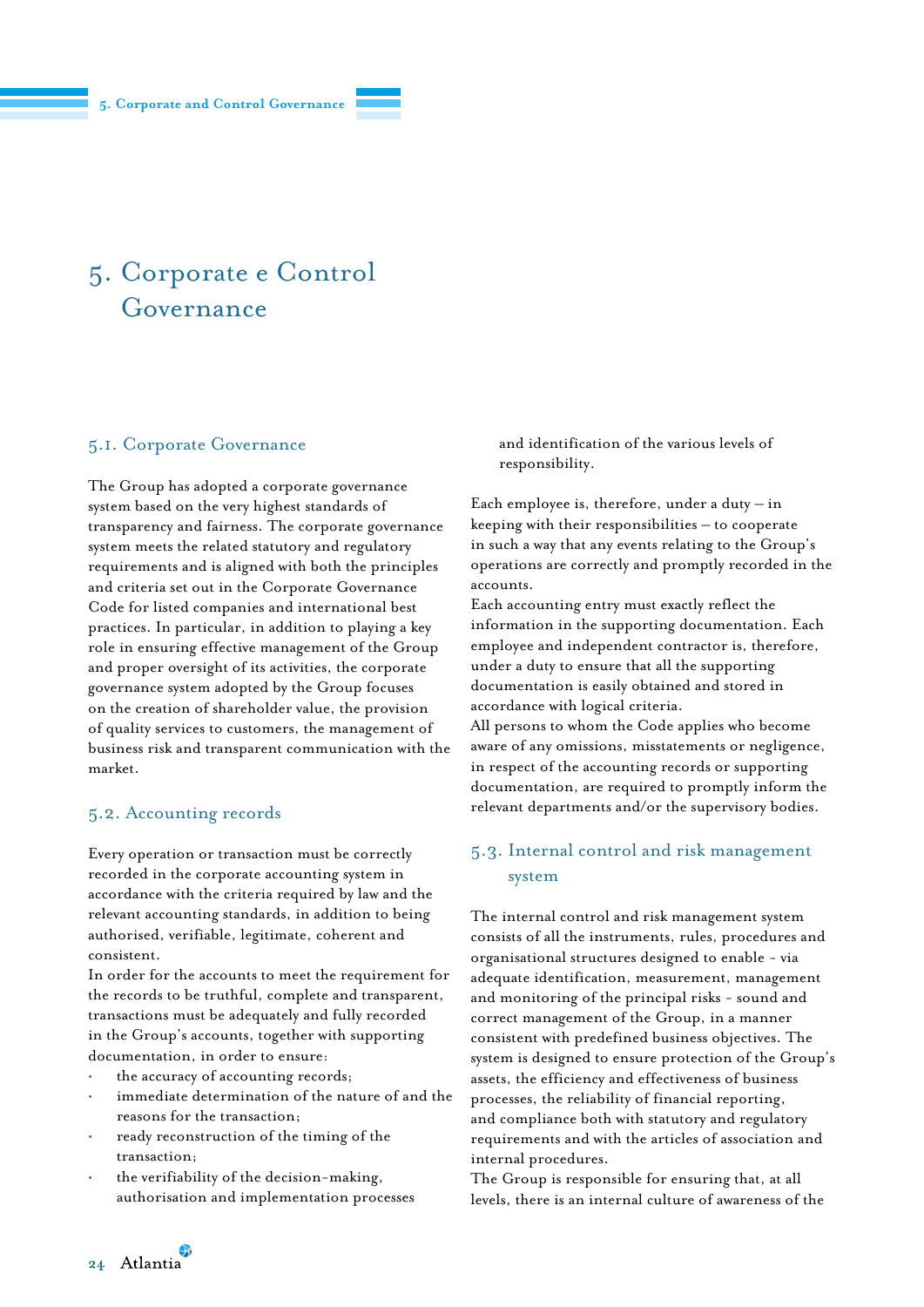

existence of controls and of the need to perform such controls.

It is the duty and responsibility of members of the boards of directors and boards of statutory auditors, of employees and independent contractors to take part in creating and implementing an effective corporate control system.

The Group's Internal Audit department and the independent auditors must have ready access to any data, documentation and information needed in order to perform their control and audit activities.

#### 5.4. Anti-money laundering

The Group must not, in any way or under any circumstances, be implicated in cases of laundering money from unlawful or criminal activities. Before establishing relations or entering into contracts with independent contractors or third parties, employees must verify the reputation and good name of counterparties.

The Group undertakes to comply with all the national and international rules and requirements regarding money laundering.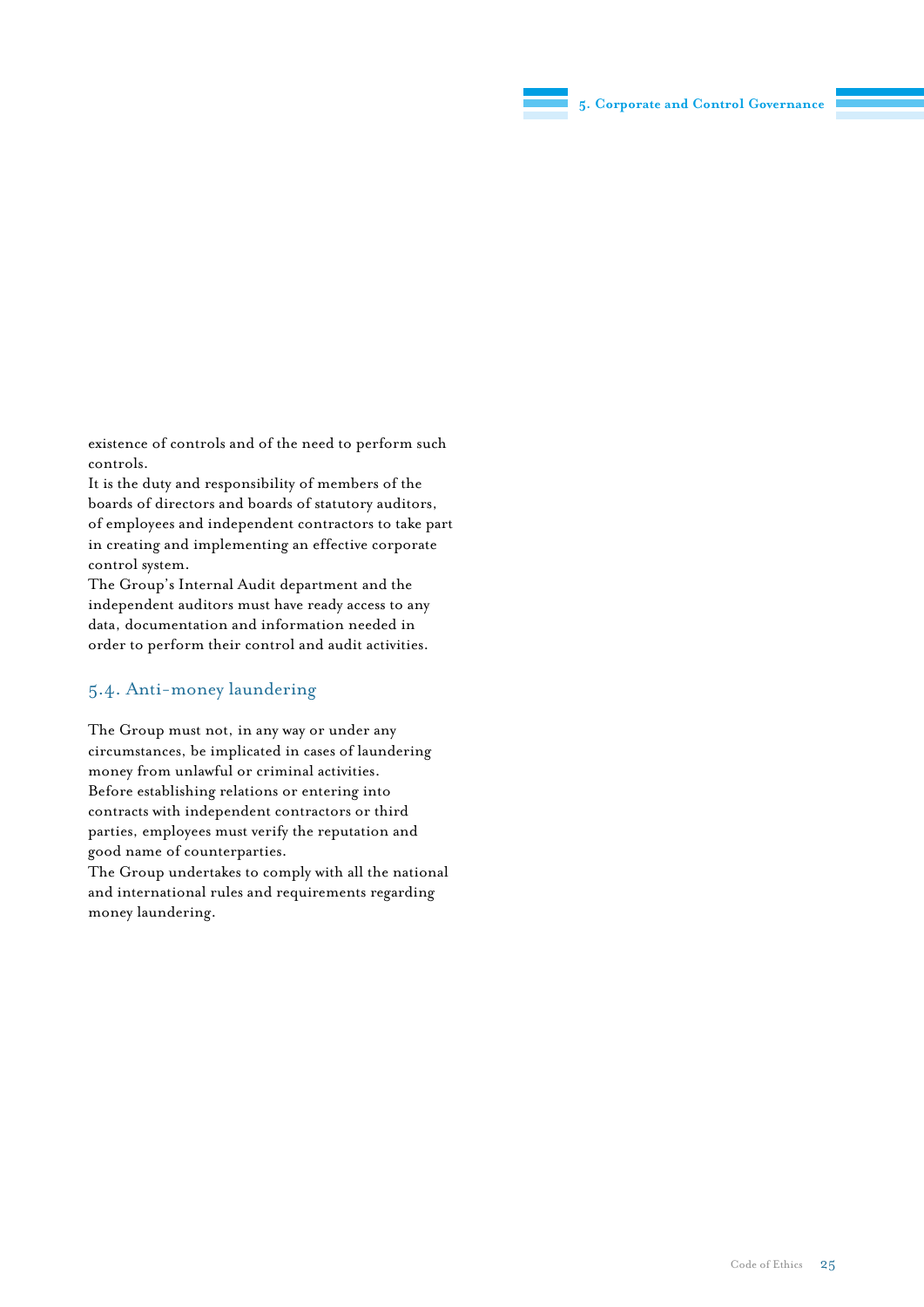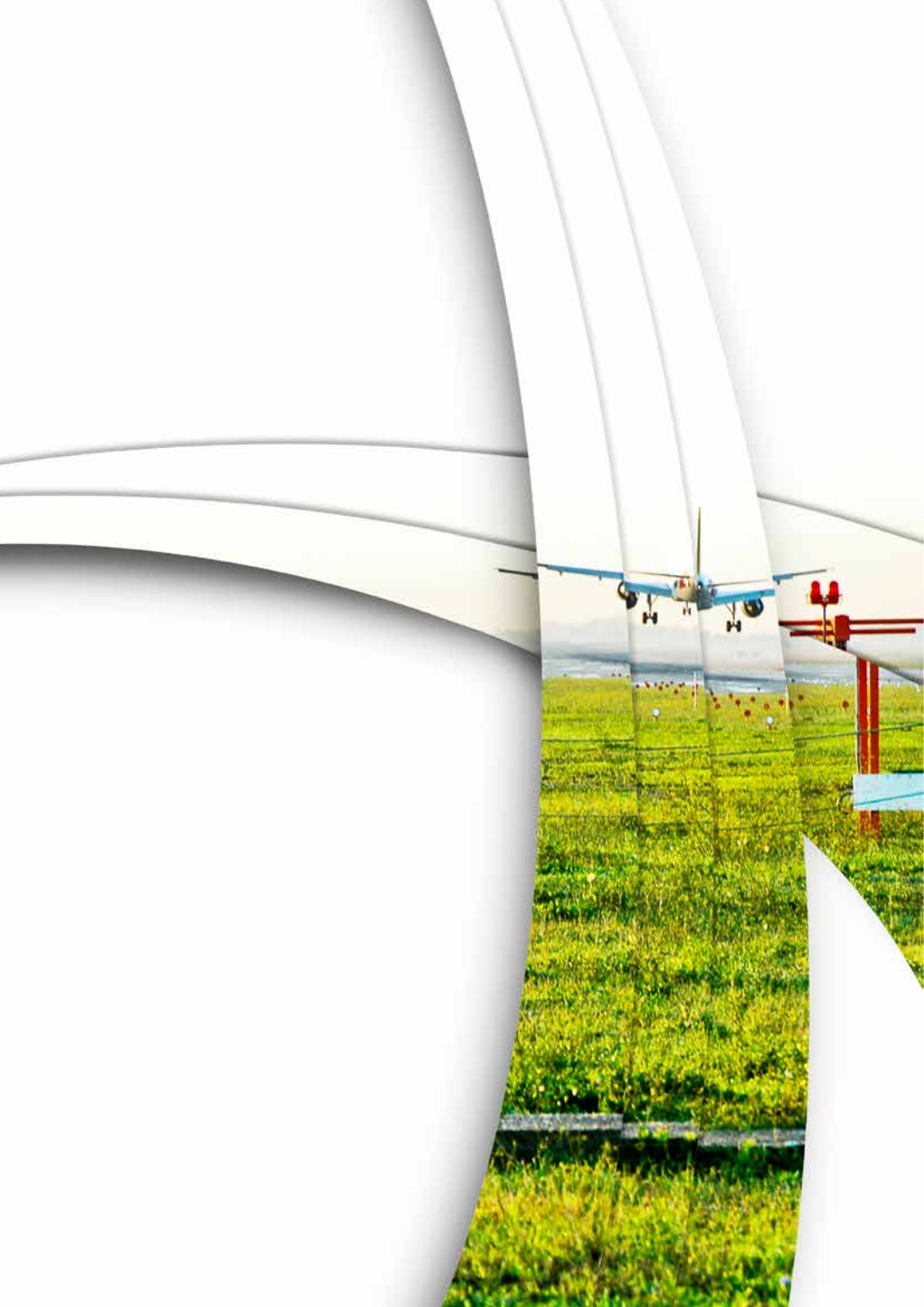# **6. OUR PEOPLE**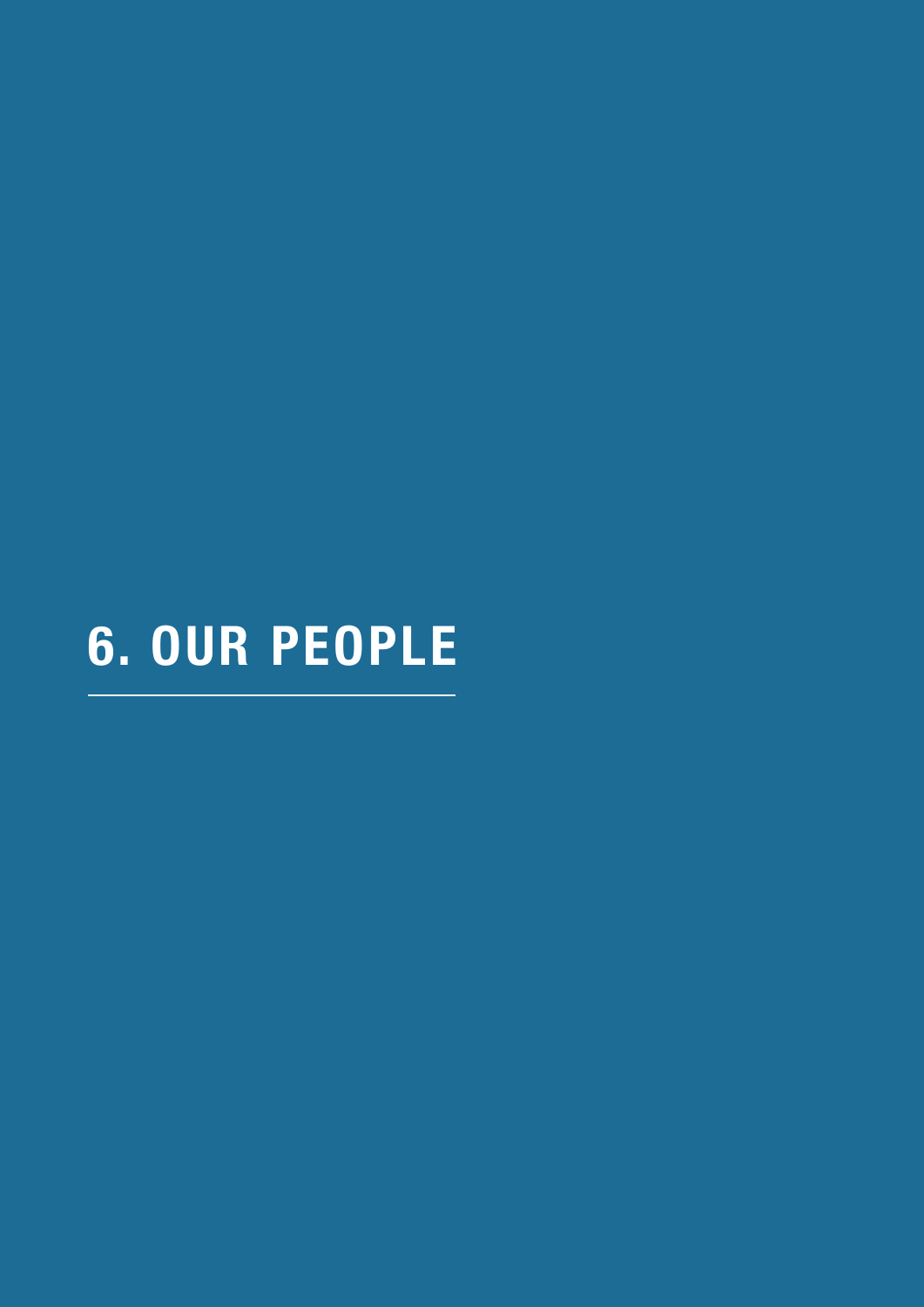![](_page_29_Picture_0.jpeg)

Page intentionally left blank

![](_page_29_Picture_2.jpeg)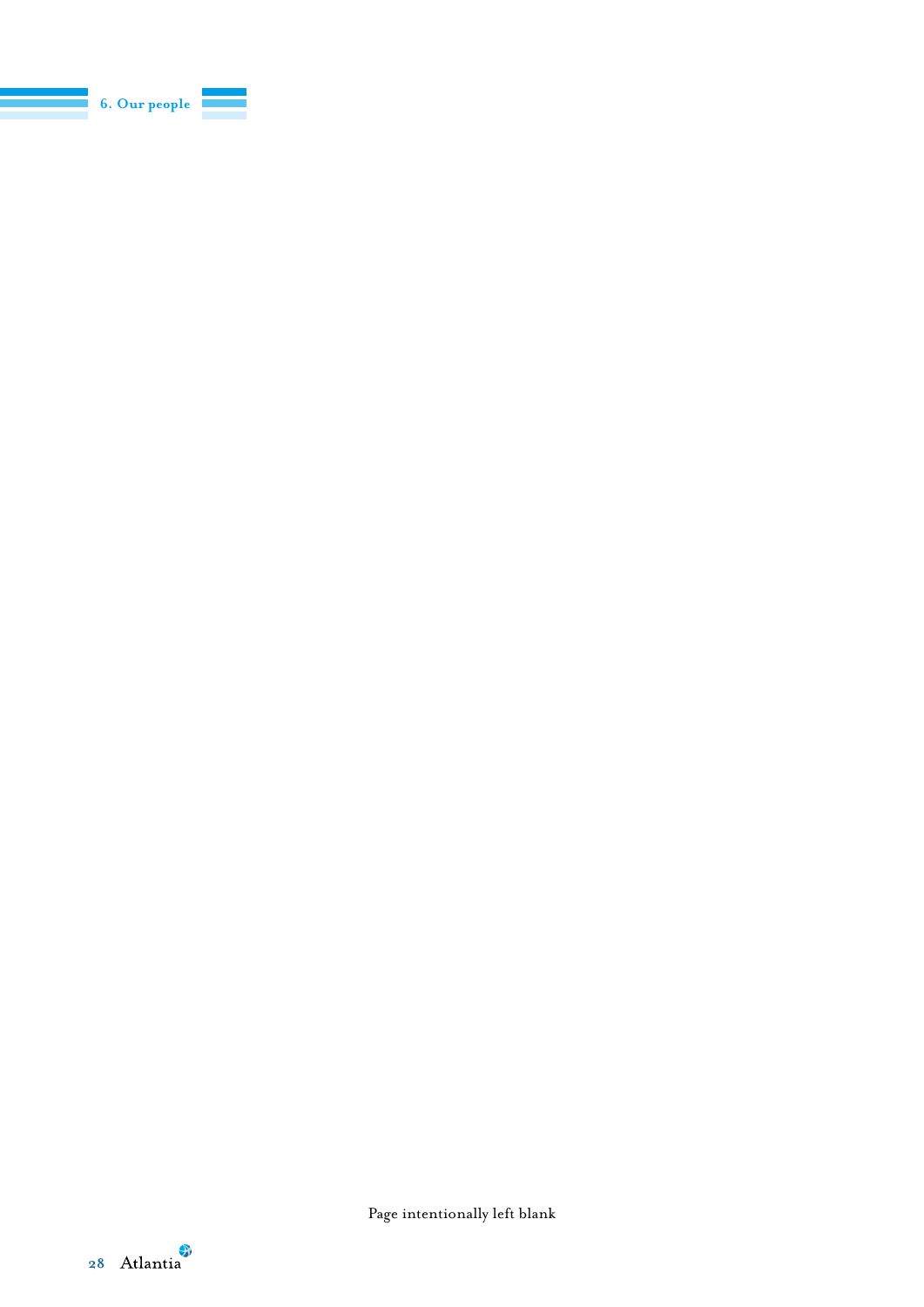![](_page_30_Picture_0.jpeg)

### 6. Our people

Our people have a key role to play in the Group's operations and future growth.

In order for our people's capabilities and skills to be developed and for each person to realise his/her full potential, the relevant departments must:

- apply a merit-based approach that takes into account professional expertise when taking decisions regarding our people;
- select, hire, train, pay and manage employees without any discrimination, treating all employees equally, irrespective of gender, age, nationality, religion, ethnicity, belief or sexual orientation;
- guarantee equal opportunities in all aspects of their employment with the Group, including, but not limited to, promotions, pay, refresher courses and training, etc.

Our people must know the Code and the conduct required; to this end, the Group undertakes to implement ongoing training and awareness programmes focusing on the content of the Code. The Group recognises the freedom of association and collective bargaining.

The Group undertakes to safeguard the mental and physical integrity of its people, respecting each person's distinct personality and ensuring that they suffer no distress or hardship.

The Group also supports welfare initiatives. In order to safeguard its image, the Group reserves the right to consider relevant any out-of-work behaviour considered to be offensive and shall intervene to avoid behaviour of an insulting or defamatory nature. Our people will, therefore, be under a duty to work

together to maintain a climate of mutual respect and to refrain from behaviour that may harm the dignity, honour and reputation of each person.

#### 6.1. Harassment in the workplace

The Group requires that, in internal and external working relationships, no type of harassment take place, including, for example, a working environment that is hostile towards individual employees or groups of employees, or the unjustified interference with the work of other people or the creation of obstacles or impediments to other people's career prospects. The Group does not tolerate sexual harassment, including situations in which an employee's career prospects or other advantage are subject to the performance of sexual favours or any other behaviour of a sexual nature or conduct based on gender, when this is unwanted by one of the parties and undermines their dignity.

#### 6.2. Alcohol and substance abuse

Employees must refrain from performing their work under the influence of alcohol or drugs, or of similar substances, and from taking these substances when at work.

A permanent addiction to alcohol and/or drugs, which may affect the employee's ability to perform his/ her duties and disturb the normal performance of such duties, is considered in the same manner as the above.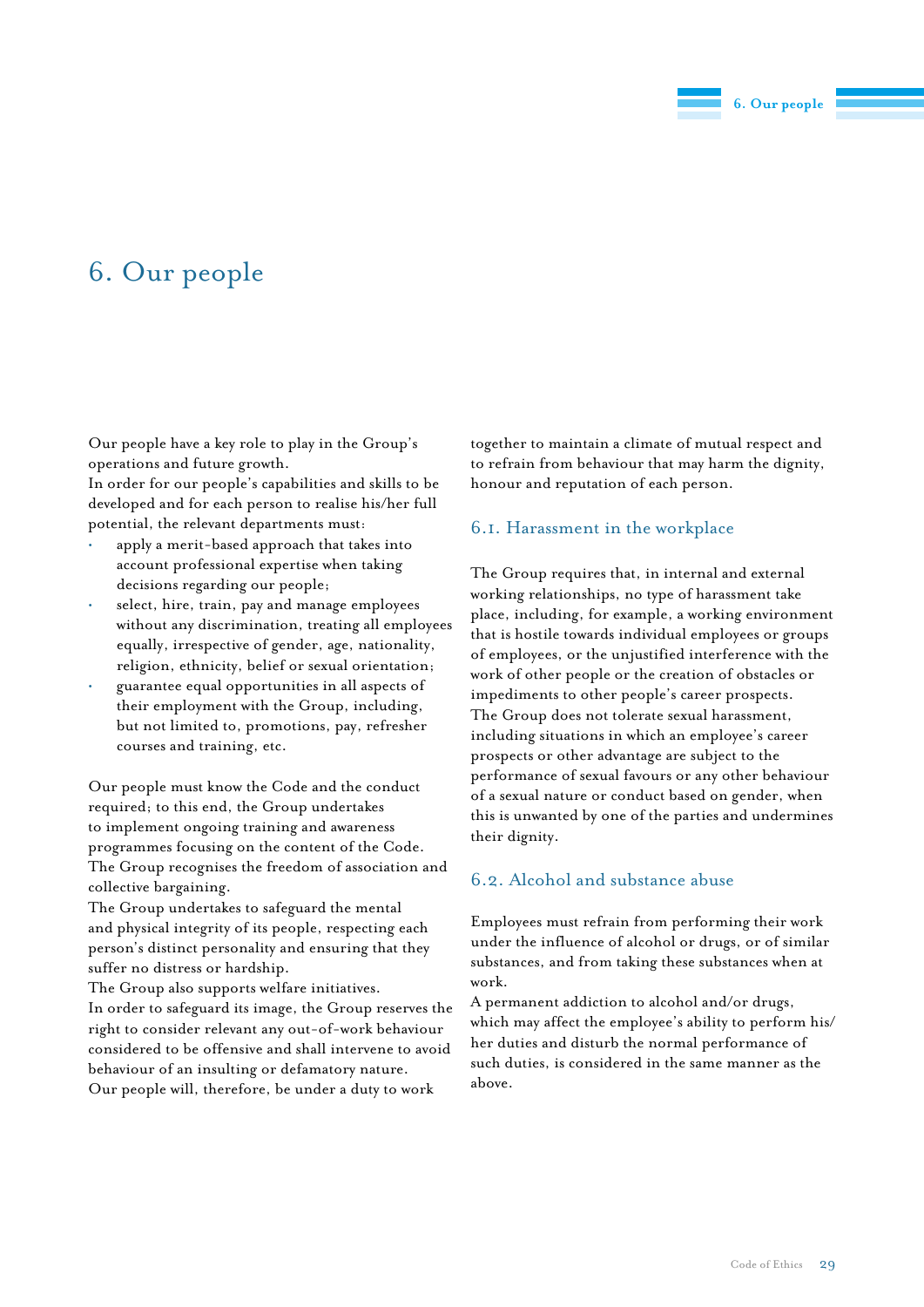![](_page_31_Picture_0.jpeg)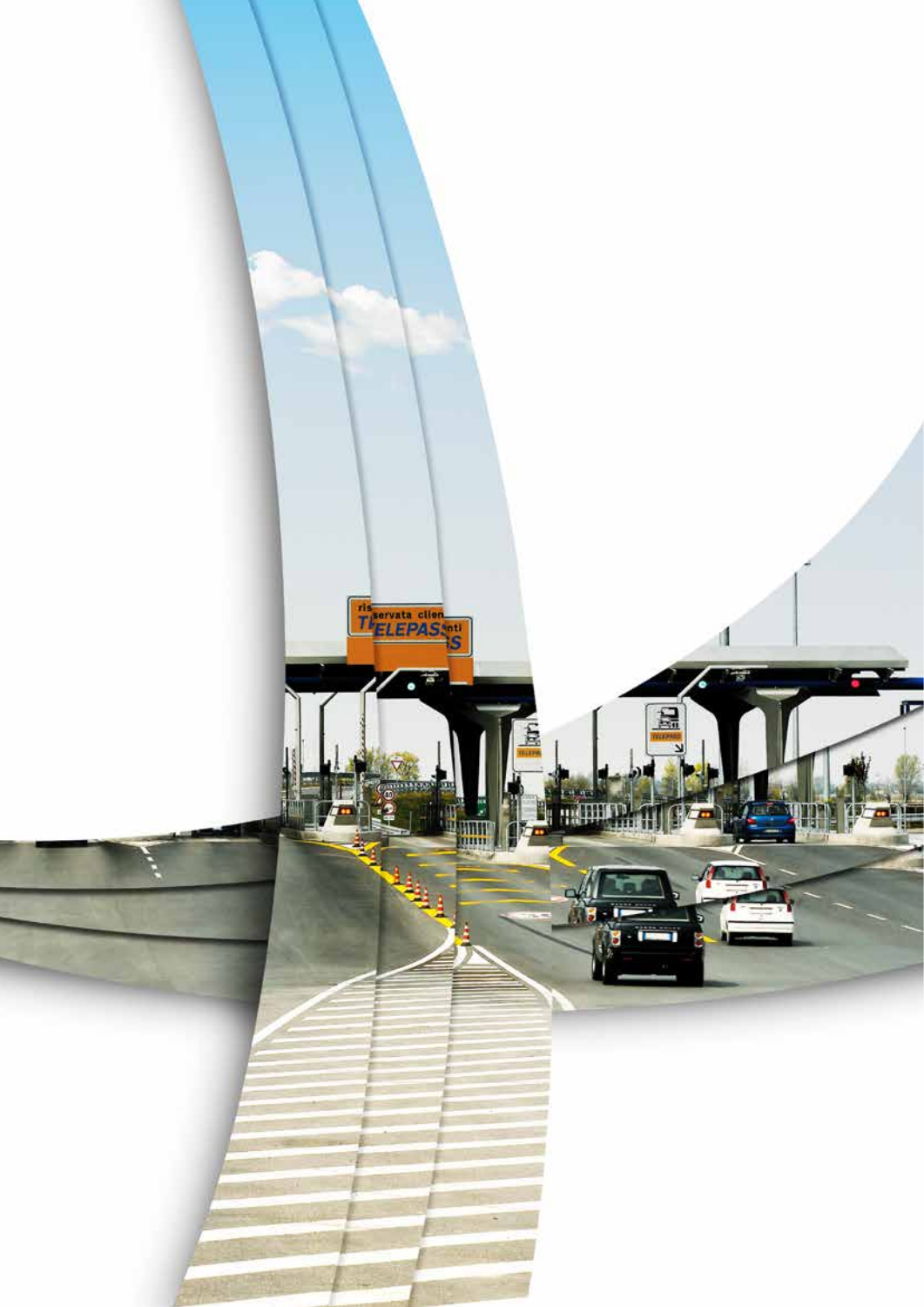# **7. PROTECTION OF PRIVACY**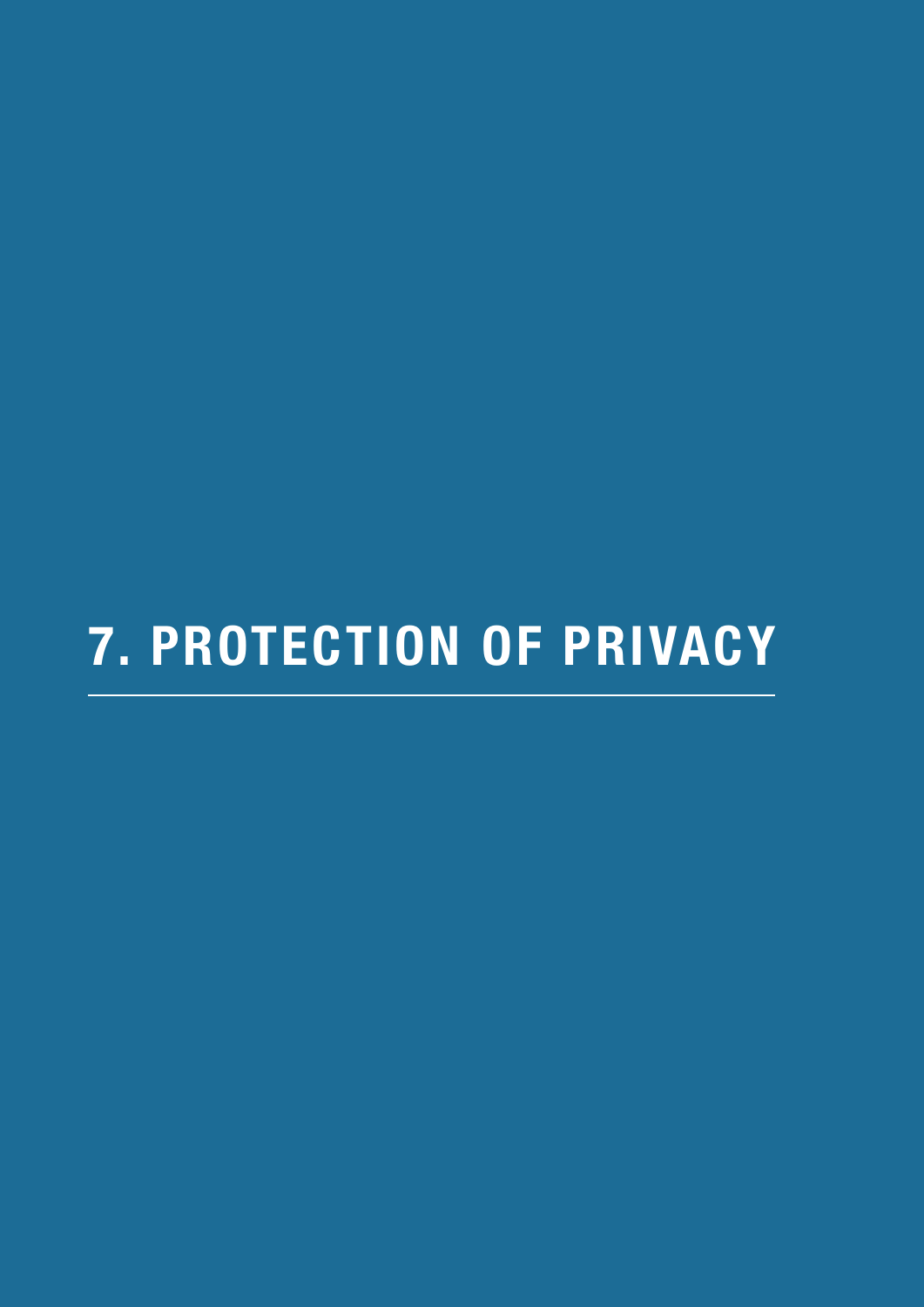![](_page_33_Picture_0.jpeg)

![](_page_33_Picture_1.jpeg)

Page intentionally left blank

![](_page_33_Picture_3.jpeg)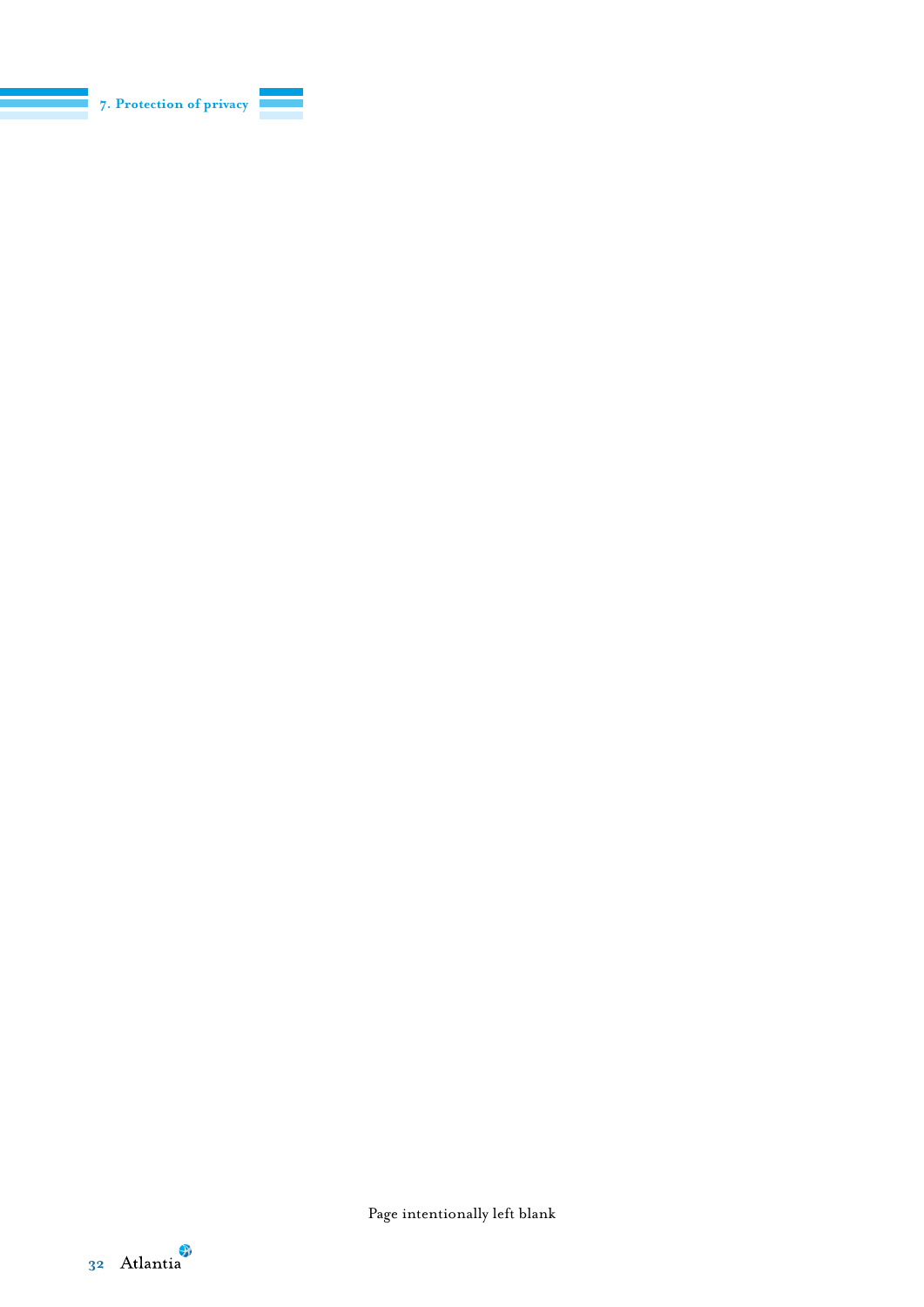![](_page_34_Picture_0.jpeg)

## 7. Protection of privacy

#### 7.1. Confidential information and protection of privacy

The Group's activities entail the ongoing collection, storage, processing, communication and circulation of data, documents and information relating to negotiations, procedures, transactions and contracts to which the Group is a party.

The Group's databases may also contain personal data protected by the statutory provisions regarding privacy, data that cannot be rendered public and data that, if published, may cause damage to the Group. Persons to whom the Code applies are, therefore, under a duty to safeguard the confidentiality of the information obtained in the performance of their duties.

All the information and data obtained or processed by employees in carrying out their duties belongs to the Group and may not be utilised, communicated or circulated without prior and specific authorisation of the data manager. Employees must:

- only obtain and process data necessary for and directly linked to their duties;
- store the data in such a way as to prevent third parties from obtaining it;
- communicate and circulate the data according to the procedures established by the Group or subject to the prior authorisation of the data manager;
- determine the confidential nature of the information in accordance with the provisions of the procedures established by the Group;

• ensure that there are no confidentiality obligations by virtue of relations of whatever nature with third parties.

For its part, the Group undertakes to protect the information and the data relating to persons to whom the Code applies and to avoid any improper use of the data, in compliance with statutory requirements on data protection.

#### 7.2. Insider trading/Market abuse

Persons to whom the Code applies must comply with the national and international regulations on insider trading and market abuse. No person to whom the Code applies may, therefore, gain an advantage of any kind, whether direct or indirect, or of a personal or financial nature, as a result of the use of information protected by the above-mentioned regulations, provided that the information is not in the public domain.

To this end, particular reference is made to price sensitive information. The communication to third parties of this information must be in compliance with the procedures established by the Group, exclusively by authorised individuals and, in any event, in compliance with the provisions in force and with the principles of fairness and contextualisation of the information.

www.atlantia.it ethic\_officer@atlantia.it